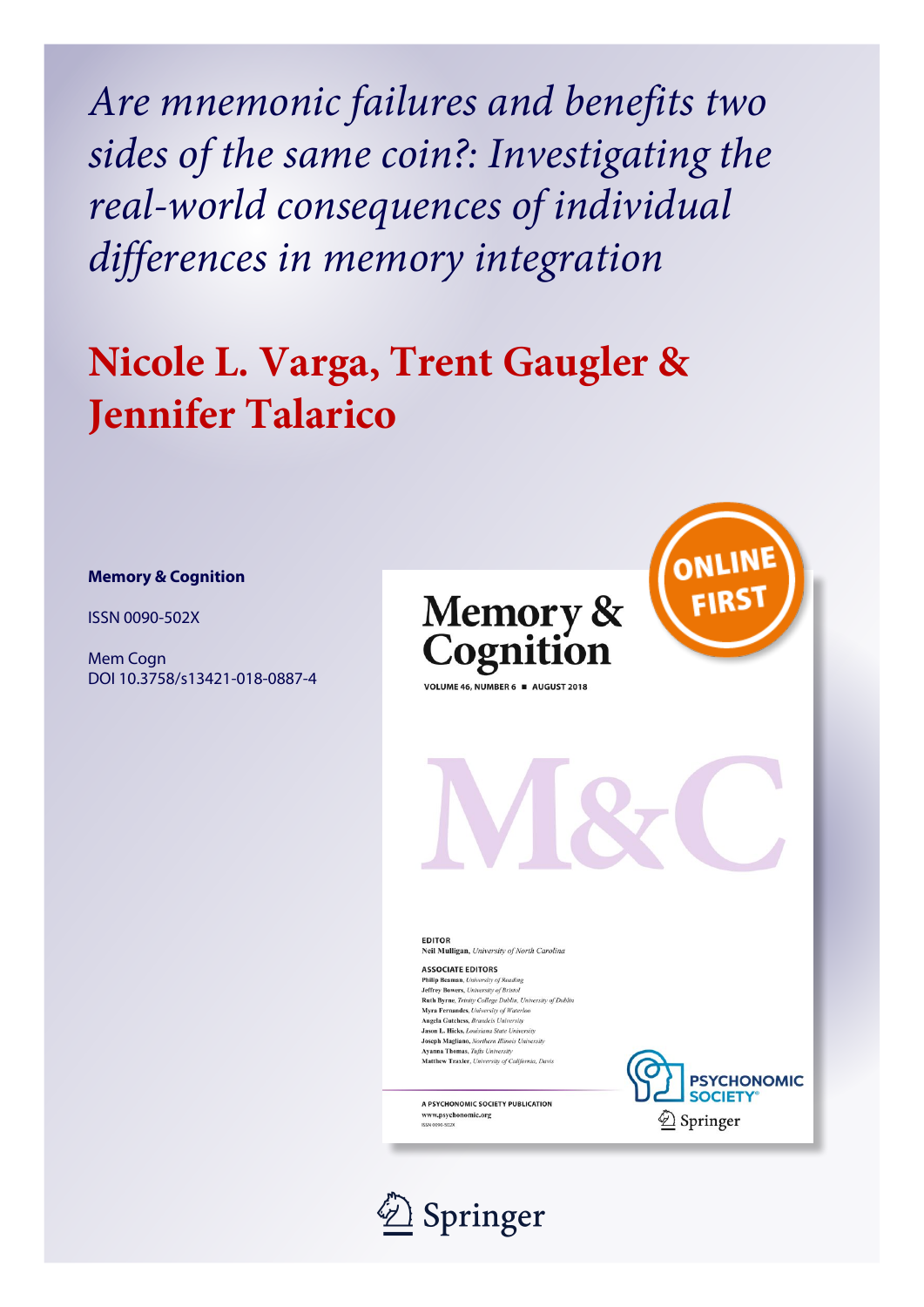**Your article is protected by copyright and all rights are held exclusively by The Psychonomic Society, Inc.. This e-offprint is for personal use only and shall not be selfarchived in electronic repositories. If you wish to self-archive your article, please use the accepted manuscript version for posting on your own website. You may further deposit the accepted manuscript version in any repository, provided it is only made publicly available 12 months after official publication or later and provided acknowledgement is given to the original source of publication and a link is inserted to the published article on Springer's website. The link must be accompanied by the following text: "The final publication is available at link.springer.com".**

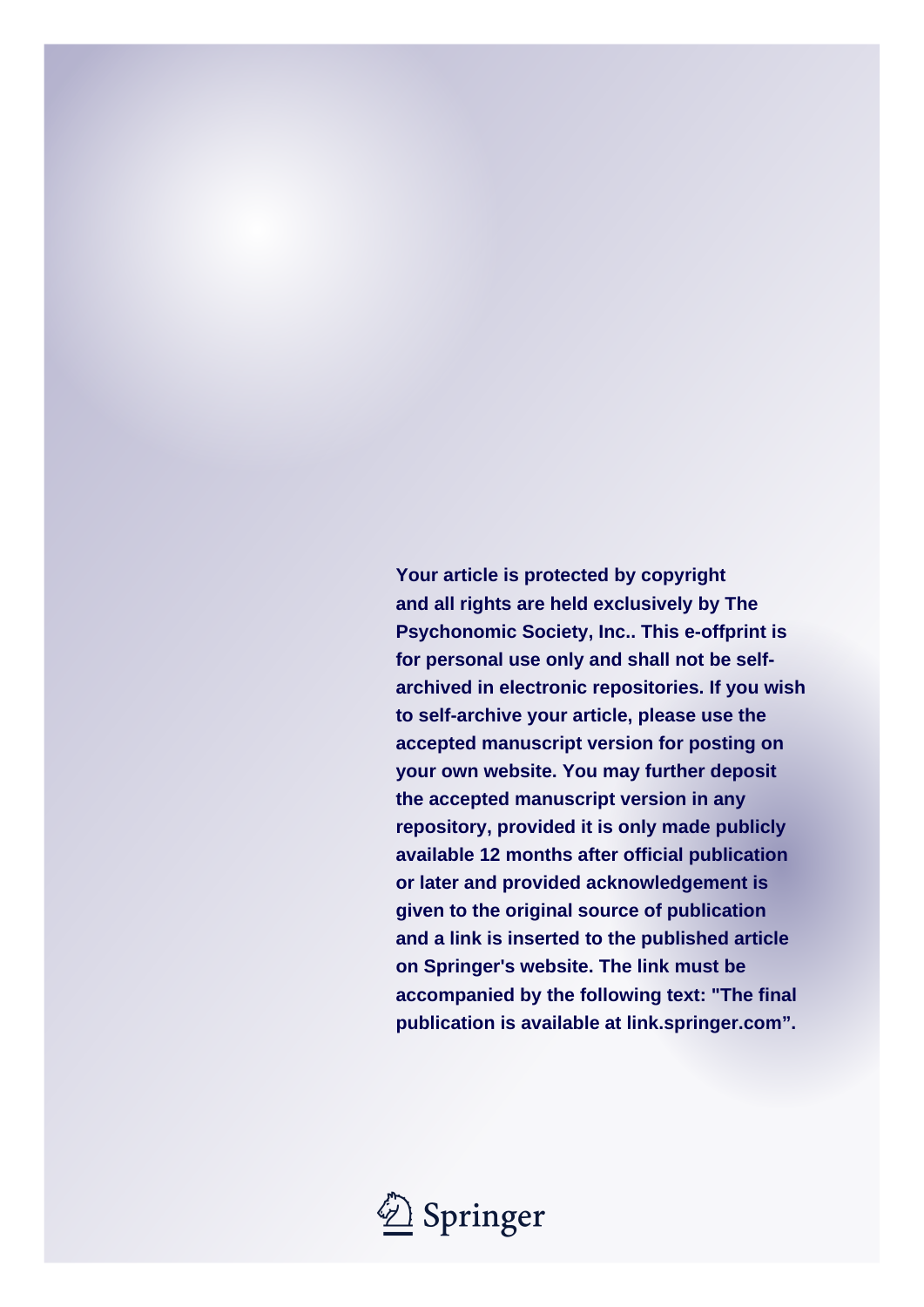

# Are mnemonic failures and benefits two sides of the same coin?: Investigating the real-world consequences of individual differences in memory integration

Nicole L. Varga<sup>1,2</sup> · Trent Gaugler<sup>3</sup> · Jennifer Talarico<sup>4</sup>

 $\circled{c}$  The Psychonomic Society, Inc. 2019

## Abstract

Theories of reconstructive memory have long been influenced by investigations of false recognition errors, in which old/new judgements are compromised by spontaneous activation of associated but nonpresented concepts. Recent evidence similarly suggests that reconstructive memory processes (so-called memory integration) also support positive learning behaviors, such as inferential reasoning. Despite prevailing hypotheses, the question of whether a common integration process underlies these seemingly disparate mnemonic outcomes is not well understood. To address this question, young adults, recruited from two institutions, completed the Deese–Roediger–McDermott (Deese, Journal of Experimental Psychology, 58, 17–22, [1959;](#page-15-0) Roediger & McDermott, Journal of Experimental Psychology: Learning, Memory, and Cognition, 21(4), 803–814, [1995](#page-16-0)) and Bransford and Franks (Cognitive Psychology, 2, 331–350, [1971\)](#page-15-0) false recognition paradigms, as well as an inferential paradigm (Varga & Bauer, Memory & Cognition, 45, 1014–1027, [2017b\)](#page-16-0), all of which depend on integration of related information in memory. Across two experiments, the well-established tasks were adapted such that successful memory integration resulted in the same negative outcome (i.e., false recognition; Experiment 1) or positive outcome (i.e., inferential reasoning; Experiment 2). By capturing variability in item-to-item responding within and among tasks for each person, a common memory integration process was found to elicit positive and negative consequences in paradigms that required the combination of individual units to construct a composite understanding, but only when memory for directly learned and novel, integrated items were modeled together. Furthermore, linking task-related behavior to academic performance revealed that a greater propensity to integrate factual information (but not arbitrary materials) was related to higher SAT scores. Together, these results provide evidence for domain-general and domain-specific reconstructive mechanisms and their role in supporting educational success beyond the laboratory.

Keywords Memory integration . Reconstructive memory . Semantic memory . Recognition memory . Episodic memory

Memories are not exact replicas of the past, but instead are dynamic reconstructions of experiences. This reconstructive

Electronic supplementary material The online version of this article (<https://doi.org/10.3758/s13421-018-0887-4>) contains supplementary material, which is available to authorized users.

 $\boxtimes$  Nicole L. Varga [nvarga@austin.utexas.edu](mailto:nvarga@austin.utexas.edu)

> Jennifer Talarico talaricj@lafayette.edu

- <sup>1</sup> Psychology, Emory University, Atlanta, GA, USA
- <sup>2</sup> Present address: University of Texas, Austin, TX, USA
- <sup>3</sup> Mathematics, Lafayette College, Easton, PA, USA
- <sup>4</sup> Psychology, Lafayette College, Easton, PA, USA

property serves a necessary function in everyday life, enabling the flexible use of existing memories in new contexts (Bauer & Varga, [2017;](#page-15-0) Schlichting & Preston, [2015\)](#page-16-0). For instance, in one episode, an individual may encounter a woman driving a blue car at the grocery store. In a later episode, the individual may see the same car at the bank, but driven by a man. If the individual notices the commonality between the experiences (the car), he or she may link the man and woman in memory. Furthermore, by forming connections between these events, the individual may extend beyond each of these episodes to derive new knowledge never directly specified, such that the man and woman are in a relationship. The capacity to link overlapping experiences in memory—referred to as memory integration—is critical to deriving new knowledge (Varga & Bauer, [2017b\)](#page-16-0). In addition to supporting knowledge extension, memory integration has also been implicated in negative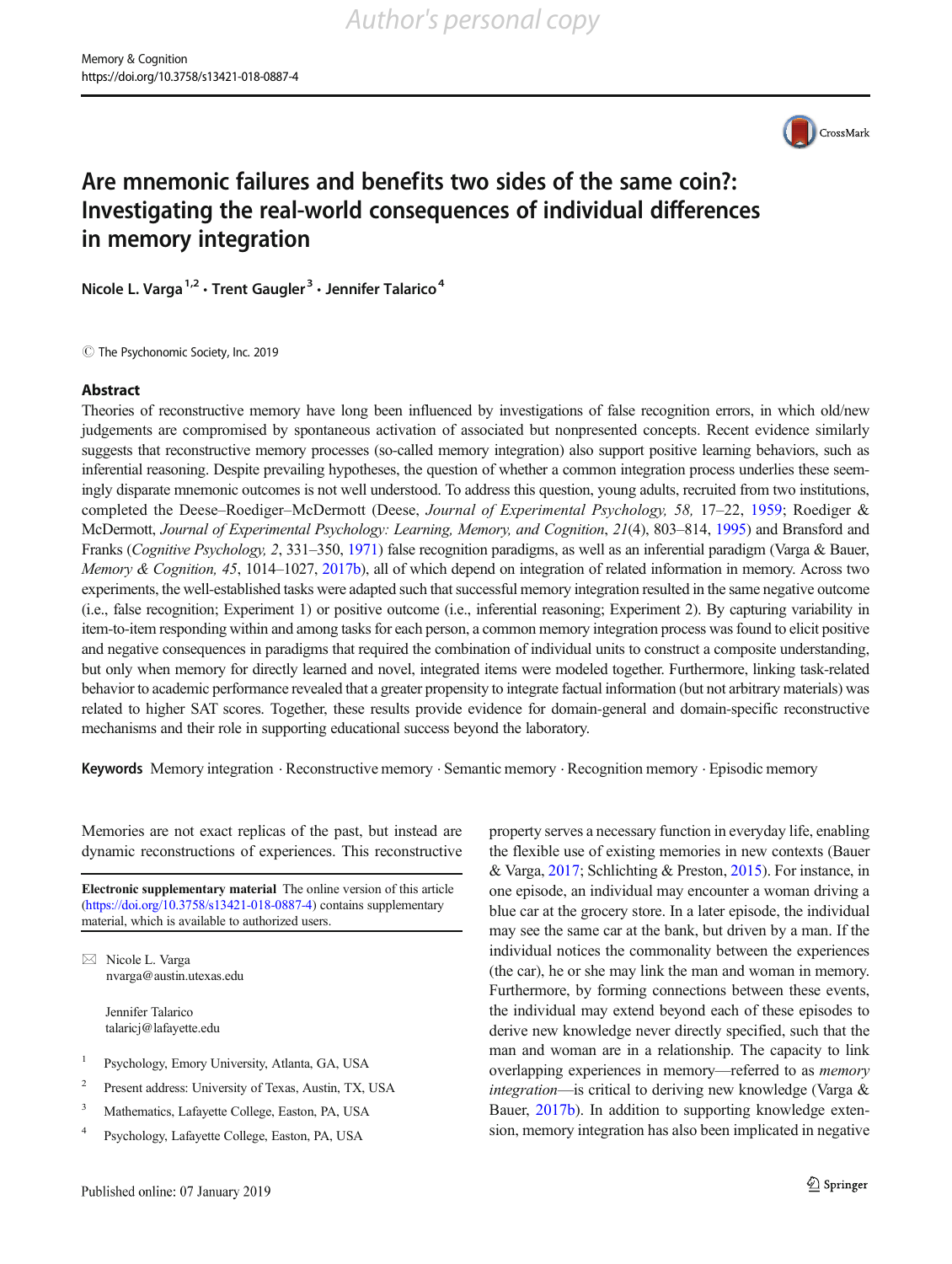outcomes—namely, false recollections (Marsh, Cantor, & Brashier, [2016;](#page-15-0) Schlichting & Preston, [2015\)](#page-16-0). For instance, if two episodes have been linked in memory, they may lose their unique features, causing an individual to later confuse them as one experience. To continue with the example above, if the same individual later learns that the car was leaving the bank after robbing it, he or she may falsely remember that the man and woman were at the bank together. Despite the prevailing view that inferential reasoning and so-called false memories constitute two sides of the same coin—the negative and positive consequences of a domain-general memory integration process—this hypothesis has not yet been tested.

In the present research, we tested the theoretical proposal that engagement of a common integration process may result in both false recognition and successful knowledge extension. Importantly, this suggests that one's propensity to integrate related experiences should lead to opposing behavioral outcomes depending on whether memory for specific experiences or knowledge of relations among those experiences is assessed. To address this question, we modeled between-task associations of performance on well-established paradigms that frame memory integration as either a negative (i.e., false memory; Experiment 1) or a positive (i.e., correct inference; Experiment 2) outcome. We also assessed whether individual differences in the propensity to engage integration processes within and across tasks generalized beyond the laboratory to educational success as measured through the Scholastic Aptitude Test (SAT) and college grade point average (GPA). Together, the findings elucidate how memory integration functions as a generalized reconstructive process, or rather, how reconstructive processes are uniquely dependent on specific task demands.

Several seminal paradigms have identified the properties of memory that support its feats and fallacy, with prevailing theoretical accounts emphasizing the distributed nature of remembering. In other words, a single experience can be represented as a collection of distributed smaller features (McClelland & Rumelhart, [1985;](#page-15-0) Schacter, Norman, Koutstaal, [1998\)](#page-16-0). As such, retrieval of prior memories is achieved under conditions that enable successful pattern completion, in which reactivation of a subset of the features pertaining to a particular memory triggers spreading activation of other constituent features (McClelland, McNaughton, & O'Reilly, [1995](#page-15-0); O'Reilly & Rudy, [2001](#page-15-0)). To continue the previous example, reexperiencing the blue car at the bank may trigger reactivation of the prior, related memory (e.g., the woman driving it). If memories are dynamically reconstructed during retrieval as this view suggests, then memory errors, distortions, and illusions should commonly occur, especially when individuals are probed about specific episodes that overlap (e.g., retrieval of both the woman and the man when questioned by authorities about who was in the car at the bank; see Schacter et al., [1998,](#page-16-0) for discussion). Consistent with this notion, in contexts in which differentiation of individually experienced events is challenging, accurate memory retrieval is compromised. The

novel inferences that result from the distributed, flexible properties of memory have therefore traditionally been studied through paradigms that frame the outcome of this process as a mnemonic failure rather than a benefit.

The errors that result from distributed memory networks and reconstructive processing have been documented extensively in laboratory settings (Bartlett, [1932;](#page-15-0) Schacter et al., [1998\)](#page-16-0). Indeed, the idea that all memory entails distributed, constructive processing gained in strength following demonstrations that distortions could be elicited with simple listlearning paradigms. For example, in the Deese–Roediger– McDermott (DRM; Deese, [1959](#page-15-0); Roediger & McDermott, [1995](#page-16-0)) paradigm, participants are presented with individual words (bed, rest, awake) that are highly interassociated to a critical, nonpresented lure item (sleep). They then are asked to judge whether studied items and lures are old (i.e., studied) or new (i.e., nonstudied). Incorrect "old" responses to nonpresented lures (sleep) are comparable with correct hit rates for studied items (bed). This false-recognition effect has been explained by the constructive memory processes of spreading activation among related concepts stored in semantic memory (e.g., Meade, Watson, Balota, & Roediger, [2007;](#page-15-0) Roediger, Balota, & Watson, [2001\)](#page-16-0) and/or through explicit generation of a gist representation of the nonpresented item (Brainerd & Reyna, [1998;](#page-15-0) Schacter et al., [1998](#page-16-0)). Support for these constructivist mechanisms comes from the finding that the more the studied items are associated with the critical, nonpresented concept (i.e., backward associative strength), the more robust the false recognition (e.g., Deese, [1959;](#page-15-0) Roediger, Watson, McDermott, & Gallo, [2001\)](#page-16-0). As such, the DRM paradigm capitalizes on the strength of preexisting associative memory structures, such that studied concepts that are already strongly integrated with the critical lure in memory elicit higher false recognition rates to the nonpresented items (Roediger, Watson, et al., 2001). Indeed, the finding that false recognition judgments on the DRM are accompanied with high confidence suggests that these integrated concepts are spontaneously activated, thereby making errors difficult to monitor at test (Gallo, [2010](#page-15-0)).

Another form of mnemonic error that results from reconstructive, integrative processing is composite recollections, in which a single retrieved memory encompasses the combination of two or more events (e.g., Schooler & Tanaka, [1991\)](#page-16-0). Unlike the DRM paradigm, which relies on activation of a prior memory experienced outside the experimental task, composite recollection paradigms examine the productive combination of novel premises learned within the paradigm. For instance, Bransford and Franks [\(1971\)](#page-15-0) showed that individuals spontaneously integrated discrete sentences to abstract a wholistic idea never directly specified. When individuals learned that the ants were in the kitchen, the jelly was on the table, and the ants ate the sweet jelly, they reliably endorsed the novel, nonpresented sentence the ants in the kitchen ate the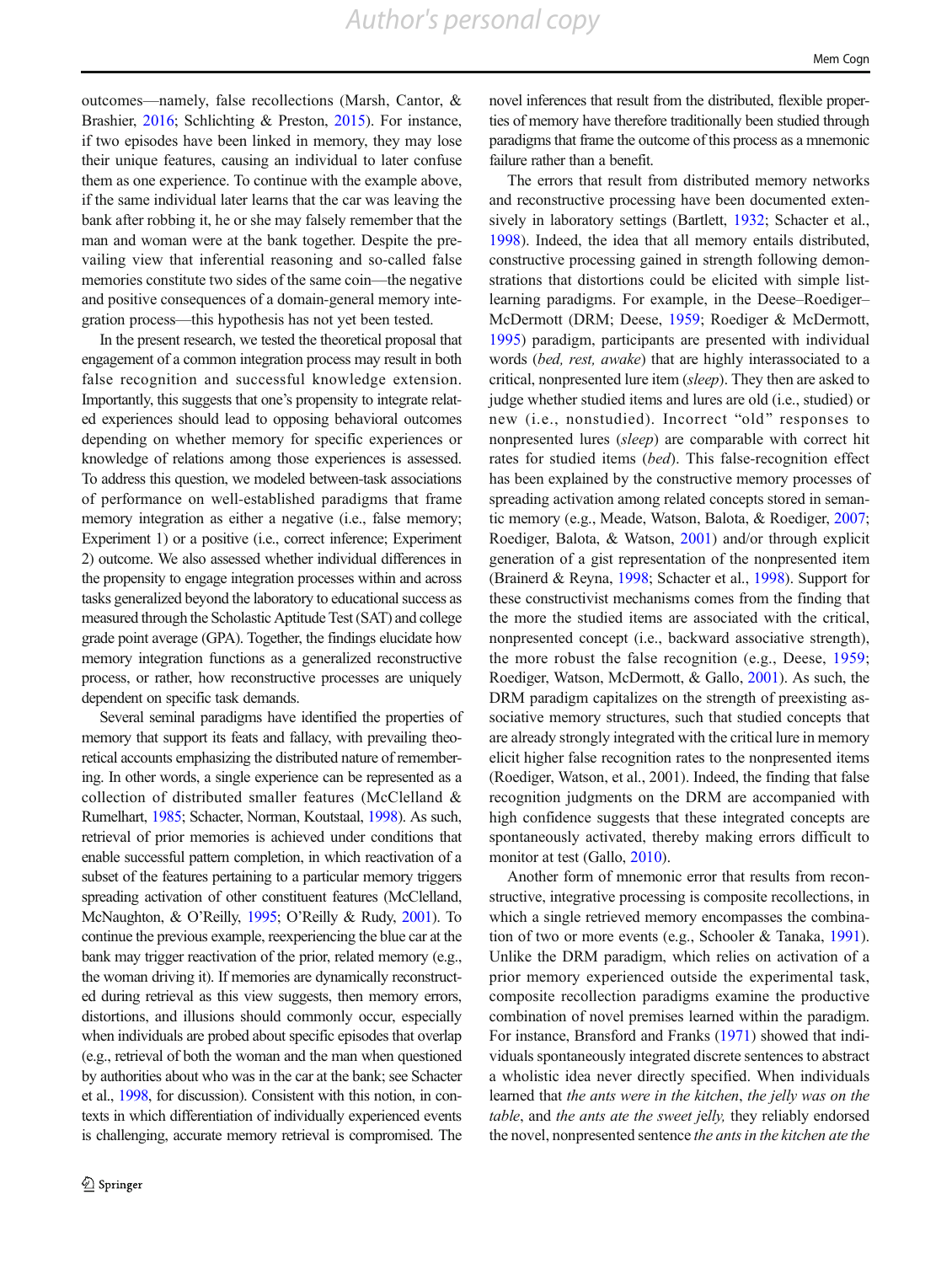sweet jelly which was on the table as "old." Moreover, recognition confidence ratings on the Bransford and Franks (BF) task were highest for never-presented, four-unit sentences relative to novel sentences comprising fewer semantic units, presumably because four-unit items conveyed the complete, unified semantic idea that was spontaneously derived through integration during learning. Thus, when using full sentences (BF) or individual words (DRM), false recognition might result from a common integration process that activates previously associated units in long-term memory or supports generation of novel links among newly learned concepts.

More recently developed paradigms have examined the linkage of discrete memories with respect to how it supports positive task behaviors, including the derivation of new semantic knowledge (Bauer & Jackson, [2015;](#page-15-0) Varga & Bauer, [2017b](#page-16-0)), successful inferential reasoning (Preston, Shrager, Dudukovic, & Gabrieli, [2004\)](#page-16-0), and decision-making (Kumaran, Summerfield, Hassabis, & Maguire, [2009](#page-15-0)). Similar to the literature on reconstructive memory errors, theories of memory integration have also relied on distributed memory models to account for how these positive behaviors emerge. Indeed, recent evidence from the self-derivation through integration (SDI) paradigm suggests that when an individual learns a new fact (blood is produced in the skeleton) that overlaps with prior knowledge (hematopoiesis is the formation of blood), the shared feature (blood) triggers rapid retrieval of the prior, related content (Varga & Bauer, [2017a\)](#page-16-0). Through this process, indirectly experienced features (hematopoiesis; skeleton) are simultaneously activated and linked. Moreover, the extent to which integration mechanisms are spontaneously engaged during learning relates to how well individuals later productively extend their knowledge to derive new understandings and make inferential judgments at the time of test (e.g., hematopoiesis occurs in the skeleton; Varga & Bauer, [2017a;](#page-16-0) Zeithamova, Dominick, & Preston, [2012;](#page-16-0) Zeithamova & Preston, [2010;](#page-16-0) though see Kumaran & McClelland, [2012](#page-15-0), for an alternative account). Thus, taken together, the theoretical models proffered to explain false recognition and inferential reasoning similarly emphasize the spontaneous activation of distributed, associated units in memory. It is therefore plausible that paradigms that frame the reconstructive capacity of memory as a negative or a positive outcome might engage a common process.

In two experiments, we tested the hypothesis that false recognition (as assessed through the DRM and BF) and productive knowledge extension (as assessed through the SDI) rely on the same underlying integration process. If a common integration process is engaged to encode separate-yet-related words (DRM), sentences (BF), and facts (SDI), then individuals should perform similarly across these tasks. In light of vast individual differences in the capacity for memory integration (Shohamy & Wagner, [2008](#page-16-0); Varga & Bauer, [2017b\)](#page-16-0), associations among tasks were modeled within individuals,

thus enhancing sensitivity to detect similar patterns of behavior across tasks. Moreover, to minimize the differential contribution of processes recruited during task-specific judgments (monitoring old/new source vs. logical truth/fallacy of novel, integrated premises), we modified the test demands such that the decision and resulting outcome (positive or negative) was consistent for each task within an experiment. That is, in Experiment 1 we adapted the SDI paradigm such that memory integration would result in a mnemonic failure (i.e., individuals were asked to judge whether the novel integration facts were old or new). In Experiment 2, we adapted the paradigms to frame the outcomes of interest as a benefit, emphasizing the productive meaning abstracted (i.e., whether the information that could be inferred was true or false). If mnemonic errors and benefits are, indeed, two sides of the same reconstructive memory coin, then it is critical to demonstrate that the processes that produce comparable negative consequences across tasks also produce positive consequences.

Identification of commonalities or differences in patterns of behavior among well-established paradigms has important implications for our understanding of basic, constructive memory processes, as well as for our understanding of the opposing behaviors memory integration is purported to support. Finally, to further examine whether a domain-general integration process generalizes beyond the laboratory paradigms, we also characterized the relation between task-based processes and academic success in the form of college GPA and SAT scores. To the degree that academic success relies on integration and extension of newly acquired information as well as accurate dissociation of past experience from similar, but inaccurate, events, then the academic measures should relate to the laboratory tasks in both experiments.

# Experiment 1

# Method

#### **Participants**

Participants were 144 adults recruited from undergraduate subject pools at their respective institutions (63 from Emory, 50 females; 81 from Lafayette, 61 females) who received course credit for participation. An additional seven participants took part in the study but were excluded due to technological failure  $(n = 6)$  and participation in a prior, related study that compromised the measures assessed here  $(n = 1)$ . The sample was mostly non-Hispanic ( $n = 58$  and 73 at Emory and Lafayette, respectively) and White  $(n = 27 \text{ and } 63 \text{ at }$ Emory and Lafayette, respectively). Comparisons of participant characteristics between institutions are provided in the Supplemental Materials. The protocol and procedures for both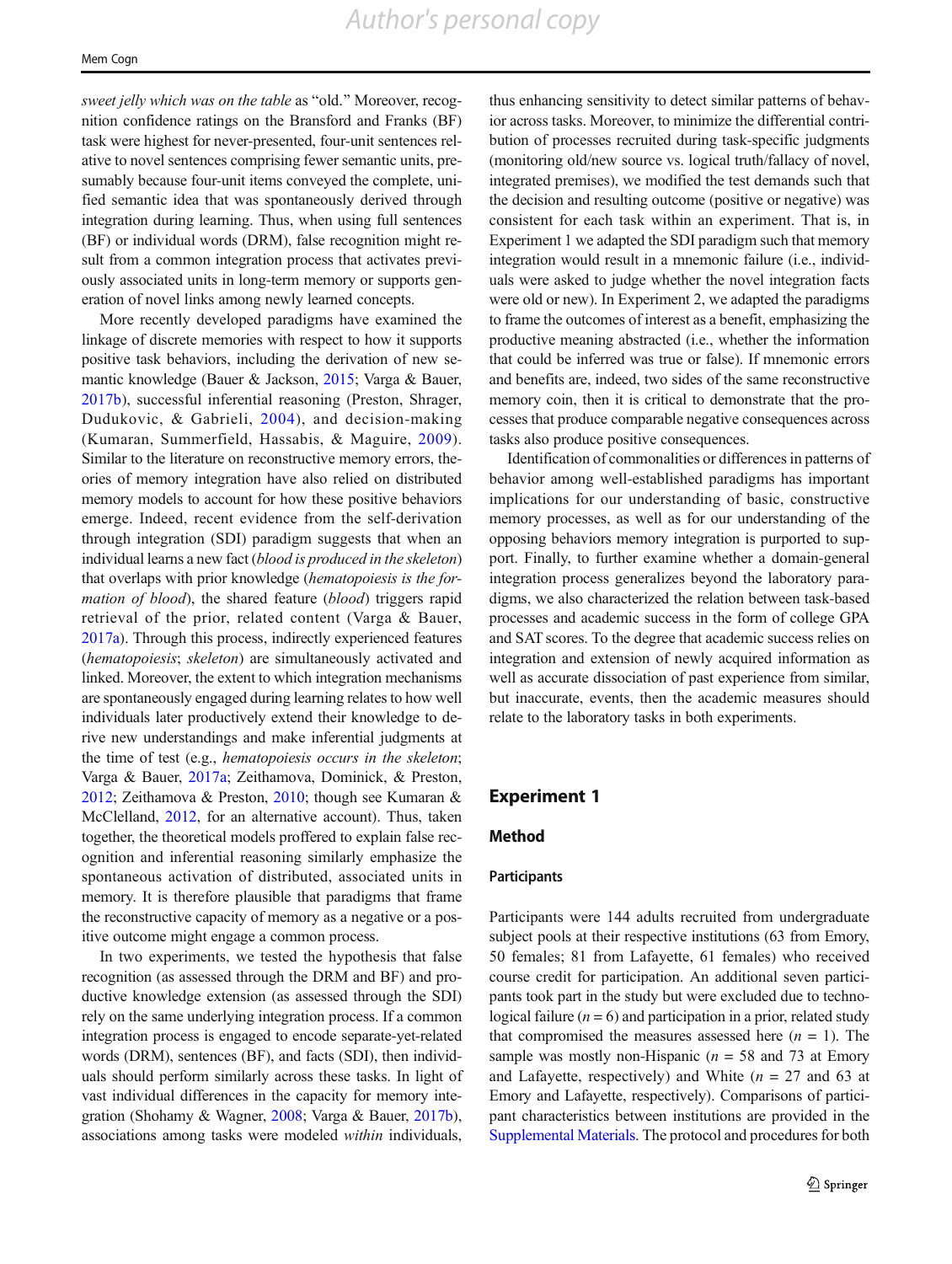experiments were approved by the respective Institutional Review Boards.

#### Materials and procedure

Prior to data collection, all procedures were preregistered at AsPredicted [\(https://aspredicted.org/rv9wb.pdf](https://aspredicted.org/rv9wb.pdf)). Participants were tested individually on the DRM, BF, and an adapted SDI paradigm, each of which included associated study items and an old/new recognition test that captured false alarms to critical, nonpresented items. Participants were instructed that they would be asked to read, respond to, and remember single words, grammatical sentences, and true factual statements, and that we were interested in whether performance was related across the three different tasks. After providing informed consent, participants completed each of the three paradigms on an individual computer presented via a Qualtrics ([2016](#page-16-0)) questionnaire. As depicted in Fig. [1a](#page-6-0), the study and test phases of each paradigm were completed consecutively. Whereas the encoding task differed across paradigms (see Fig. [1a](#page-6-0)), the test phase was identical such that participants were always asked to judge whether the individual words (DRM) or sentences (BF and SDI) were old or new. Paradigm order was randomized across participants. Moreover, within each phase (study/test) of the paradigms, the order of items was counterbalanced such that half the participants saw one pseudorandomized order and the other half saw its reverse. The survey presentation concluded with participant characteristic questions. The materials and procedure for each of the three paradigms are outlined below.

Deese–Roediger–McDermott paradigm (DRM) During study, participants viewed 48 items drawn from the four lists with the highest false recognition rates to the critical lures in Roediger, Watson, and colleagues ([2001](#page-16-0); i.e., *cold, rough, window,* smell). The 12 most strongly backwards associated items from each of the four lists were employed. For example, one list consisted of the words hot, frigid, chilly, frost, heat, winter, ice, shiver, warm, snow, freeze, and arctic, which were associated to the nonpresented lure cold. Items were presented for 1 second, and participants were instructed to read each word carefully before the next item automatically appeared (see Fig. [1](#page-6-0)a). No two items from the same list were presented consecutively.

During test, participants saw 28 items and were asked to determine if each was old or new (see Fig. [1](#page-6-0)a). Of those, eight were old items (the first and sixth most strongly backwards associated items; e.g., chilly and hot, respectively), four were the critical, nonpresented lures (one from each list; e.g., cold), eight were related new items (the two least backwards associated items from Roediger, Watson, et al., [2001](#page-16-0); e.g., air and weather), and eight were unrelated new items (e.g., king, whistle). As above, no two items from the same list were presented consecutively.

Bransford and Franks paradigm (BF) The materials were adapted from the original Bransford and Franks ([1971](#page-15-0)) investigation. During study, 24 sentences were presented, with six coming from each of four complete (though never explicitly presented) conceptual ideas (ants, hut, man, breeze). Of the six sentences from each idea, there were two each that included one, two, and three units of information—for example, The ants were in the kitchen, The ants ate the sweet jelly, and The ants in the kitchen ate the jelly which was on the table, respectively. Individual sentences could be combined to form a composite idea (The ants in the kitchen ate the sweet jelly which was on the table). As shown in Fig. [1a](#page-6-0), participants were asked to identify the subject or object of each studied sentence (evenly distributed among the four concepts). No two items from the same conceptual idea or unit length were presented consecutively. Moreover, no more than three subject (or object) questions were presented consecutively.

During test, participants were presented with 44 sentences and asked to judge whether they were old or new (see Fig[.1](#page-6-0)a). Of those, 12 were old (one one-unit, two-unit, and three-unit sentence from each conceptual idea). The remaining items were new, including the four critical four-unit composite sentences that could be derived from integration of the individual study items. Four distractor four-unit sentences unrelated to the concepts presented during study were also presented (e.g., The brown dog chased the striped ball in the yard). The remaining new items were evenly distributed among oneunit, two-unit, and three-unit length sentences, half of which were related to the original four ideas and half of which were unrelated. No more than three related/unrelated, three same unit-length sentences, or two old items were presented consecutively.

Modified self-derivation through integration paradigm (SDI) During study, participants read 20 pairs of related facts (40 individual "stem" facts; e.g., Cyanide is found in pips; Apple seeds are called pips). Similar to the protocol employed by Bauer and Jackson [\(2015\)](#page-15-0), participants were asked to judge whether a typical student would know this fact before arriving at college (see Fig. [1](#page-6-0)a). Related facts were separated by a lag of four to eight intervening sentences.

During test, participants were presented with 40 sentences and asked to judge whether they were old or new (see Fig. [1](#page-6-0)a). Ten sentences were old and pertained to one of the two facts from a related pair (e.g., either Cyanide is found in pips or Apple seeds are called pips). Ten statements were integrated from previously presented facts, but were "new" because participants had not seen those exact sentences during study (e.g., Apple seeds contain cyanide). The remaining 20 items were new distractor facts unrelated to items seen during study (e.g.,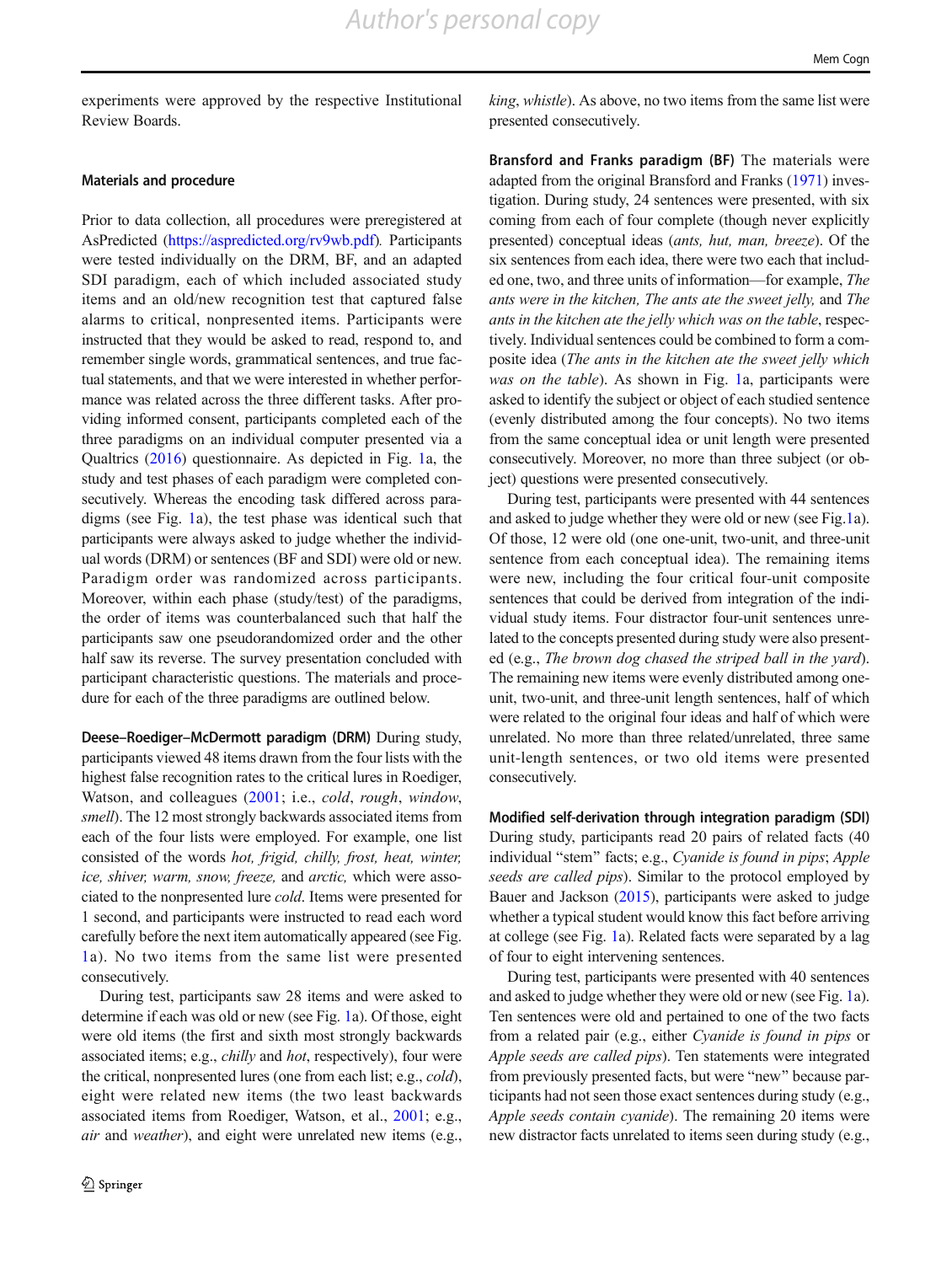# *Author's personal copy*

<span id="page-6-0"></span>

Fig. 1 Schematic of procedure for Experiments 1 (a) and 2 (b)

The world's largest biome is the taiga). No more than three related, three novel distractor items, or two "old" items were presented consecutively. Note that no participant saw both the one-stem ("old") and integrated two-stem ("new") version of

the same concept during test. Instead, there were two versions of the test, such that the one-stem facts in one order appeared as the corresponding new integration facts in the other order (and vice versa) across the sample.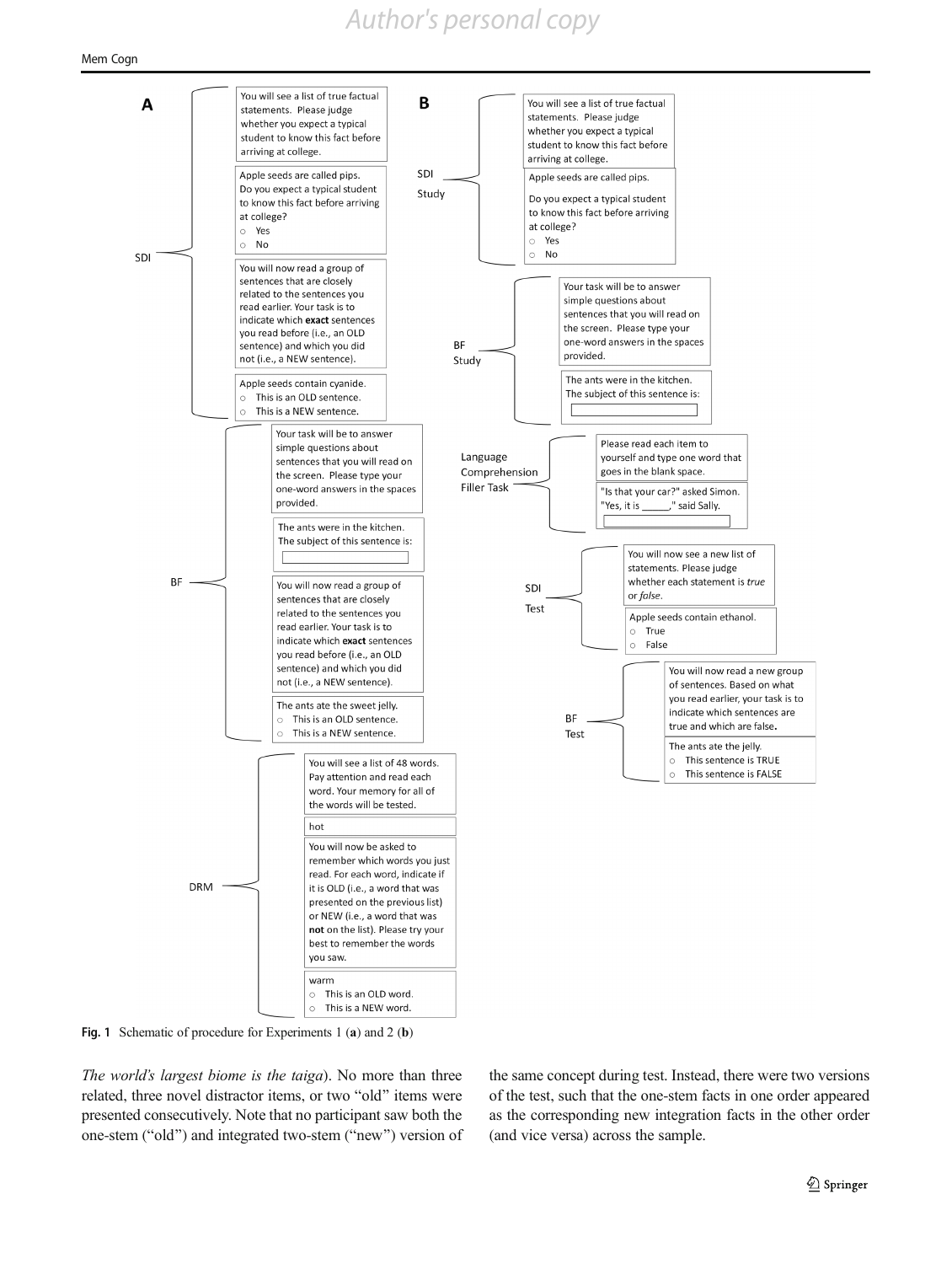SDI

BF

DRM

GPA

SAT Score (1)

Academic measures College GPA was calculated at the end of the semester of participation. The highest SAT score at the time of enrolment was obtained from the college registrars. In the case that an individual only took the ACT (21% of participants), the College Board concordance table (College Board Research, [2009](#page-15-0)) was used to convert the score into the SAT equivalent.

#### Data analytic approach

The primary question we sought to address concerned whether, within a participant, responses to the individual false-alarm items (i.e., "old" responses to the four novel critical lures in DRM, four novel composite ideas in BF, and 10 novel integration sentences in SDI) were associated across paradigms, as well as with measures of educational performance. To assess this, we modeled the data using the PROC GLIMMIX procedure in SAS Studio 3.6 (SAS Institute, Cary, NC), jointly modeling the multivariate clustered responses to the critical lure items (18 total) and the continuous measures of GPA and SAT. The procedure allowed for flexible modeling of mixed generalized linear models. More specifically, instead of modeling the mean response directly, we modeled a function of the mean response as a typical regression. We fit our joint model with two separate link functions for the two distinct types of response variables, using the logit link for the sets of binary old/new responses to the critical lures (18 total) and the identity link for the academic measures (two total). Each response was also modeled as a function of the respondent's undergraduate institution, counterbalancing order, and task (i.e., BF, DRM, SDI, SAT, and GPA). We used the Kenward–Roger method for obtaining the degrees of freedom (Alnosaier [2007;](#page-15-0) Kenward & Roger, [1997\)](#page-15-0) and included a random effect for task.

To calculate estimates of task variability for each individual, the covariance structure was blocked by participant ID. As depicted in Fig. 2, the various dependencies within each individual's suite of responses were modeled with a unique 20  $\times$ 20 covariance matrix. In doing so, it was possible to calculate a common covariance estimate of the propensity to give similar item-to-item responses within a task (i.e., one parameter estimate for each of matrices A–E) and between tasks (i.e., one parameter estimate for each of the 10 nonshaded matrices) at the individual level. Moreover, the covariance structure type was unstructured for the task effect, which permitted differing, unconstrained levels of correlation between all possible sets of pairwise task combinations: three recognition paradigm combinations (e.g.,  $BF \times DRM$ ), one academic-measure combination (e.g.,  $SAT \times GPA$ ), and six paradigm  $\times$  academic combinations (e.g.,  $BF \times SAT$ ;  $BF \times GPA$ ).

We chose to focus only on the critical novel items from the DRM and BF, relative to the other novel, related items included in the recognition tests, because they have previously been

|                     | SDI<br>Questions<br>(10) | BF<br>Questions<br>(4) | <b>DRM</b><br>Questions<br>(4) | <b>GPA</b><br>Measure<br>(1) | <b>SAT</b><br>Score<br>(1) |
|---------------------|--------------------------|------------------------|--------------------------------|------------------------------|----------------------------|
| Questions<br>$(10)$ | A                        | AB                     | $\mathbf{A}\mathbf{C}$         | AD                           | AE                         |
| Questions<br>(4)    | AB                       | B                      | BC                             | <b>BD</b>                    | BE                         |
| Questions<br>(4)    | AC                       | BC                     | $\mathcal{C}$                  | CD                           | CE                         |
| Measure $(1)$       | AD                       | <b>BD</b>              | CD                             | D                            | DE                         |

AE BE CE DE E

Fig. 2 Schematic of an individual-specific  $20 \times 20$  covariance structure. Submatrices A–E (shaded along the diagonal) represent the separate compound symmetric structures for each of the five within-task responses (e.g.,  $10 \times 10$  for SDI,  $4 \times 4$  for BF, etc.) in Experiment 1. Each of the remaining, nonshaded submatrices located outside of the main diagonal provide a single covariance between propensities to give similar responses for all 10 possible combinations of tasks (e.g.,  $4 \times 10$  and transposed  $10 \times 4$  submatrix AB represents the covariance between the BF and SDI tasks) *Note*. SDI = self-derivation through integration; BF = Bransford and Franks; DRM = Deese–Roediger–McDermott

shown to elicit the highest rates of false recognition and thus provide a stronger test of whether a common integration process was engaged among paradigms. Critically, the potential power issues associated with the lower number of items included was counteracted by the number of individuals sampled (see Supplemental Materials for power simulations). In addition to examining false alarms to the critical lures alone, we also examined whether rejection of related yet nonstudied information (critical new items) was associated with memory for item-specific information (studied old items). Evidence from the DRM paradigm shows that reductions in false recognition are associated with increases in veridical memory for studied items, suggesting that better encoding of individual items protects against incorrect endorsement of related lures (Roediger, Watson, et al., [2001](#page-16-0)). Hence, if a common process is engaged during encoding of individual (yet related) words (DRM), sentences (BF), and factual statements (SDI), then cross-task associations might also be observed when interactions between responses to studied items and related lures are considered. We accounted for this possibility by including three interaction terms that differentially modeled the effect of the hit rates for old items on the BF, DRM, and SDI paradigms by the task type.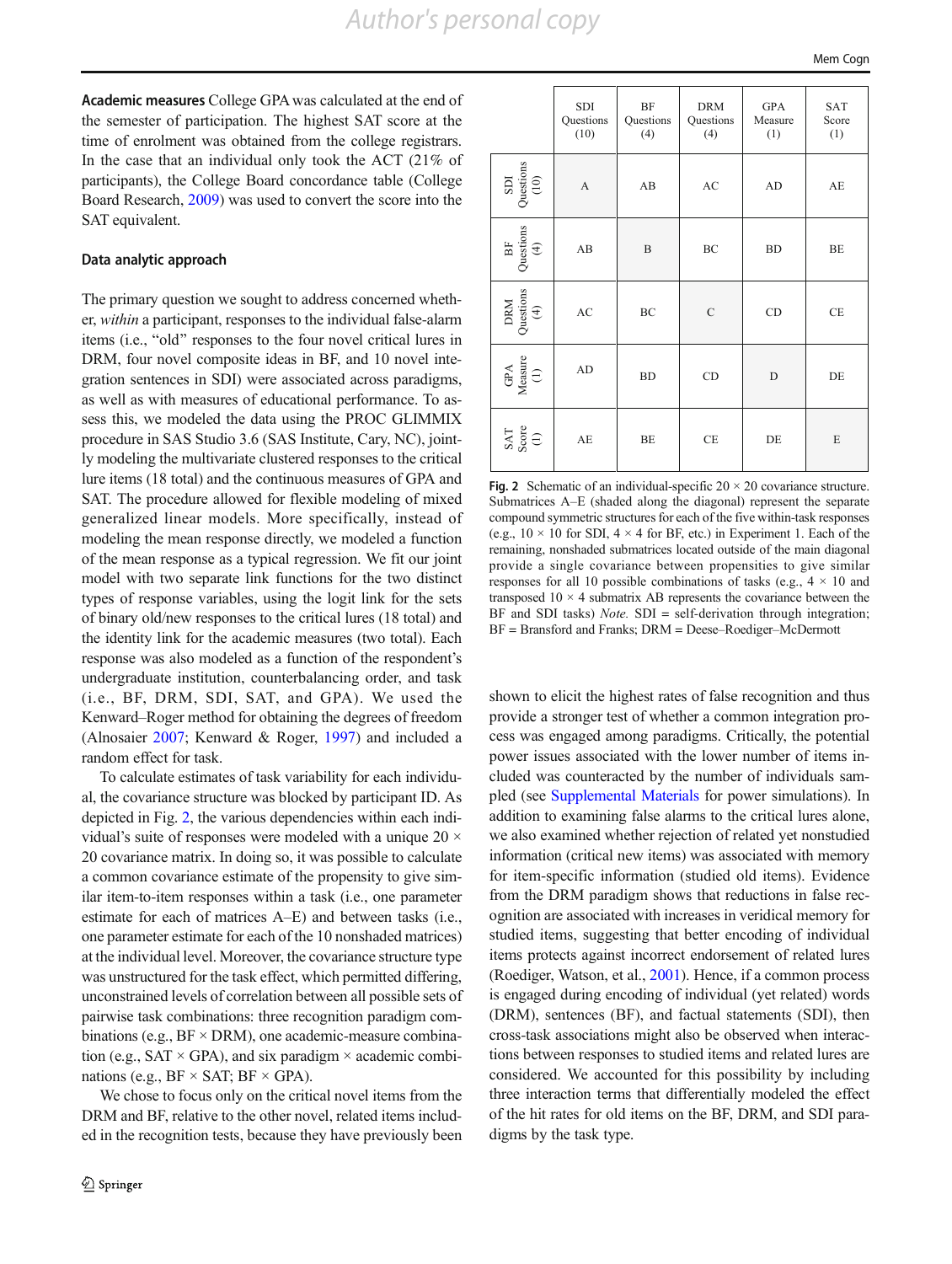#### Results

The task-based data and program code used for analyses are available at <https://osf.io/te84d/>. Group-level descriptive statistics for each paradigm are reported in Table 1 (see Supplemental Results for across-paradigm performance comparisons and simulation data suggesting the nonsignificant effect of near ceiling and floor performance on the power to detect between-task associations). The primary series of analyses concerned whether item-to-item responses were associated within individuals. Thus, we first assessed whether the propensities to false alarm to the critical lure items within the same paradigm were significantly correlated with one another. As reflected in the main diagonal of Table 2, all of the covariance parameters were significant and exhibited positive confidence intervals, which indicates that the propensity to false alarm to items within a paradigm (e.g., cold, rough, window, smell for the DRM) were positively correlated. That is, performance on the subset of critical lure items within each task was highly reliable.

We next assessed whether an individual's propensity to false alarm to an item in one paradigm was associated with the propensity to false alarm to an item in a different paradigm. These results are summarized above the main diagonal in Table 2. As all three of the between-paradigm confidence intervals included zero, there was no evidence of significant correlations at the .05 level. We then used the covariance parameter estimates to evaluate whether an individual's propensity to give false-alarm responses within each paradigm was associated with the GPA and SAT measures (see Table [3\)](#page-9-0). The covariances between the propensity to false alarm and academic performance were not statistically significant for any of the paradigm/academic comparisons.

Finally, we explored the degree to which the propensity to give false-alarm responses to items in a paradigm was associated with the true hit rate for old items in that same paradigm.

| Table 2 Estimated covariances of propensities to false alarm on critical |
|--------------------------------------------------------------------------|
| lures within and between paradigms in Experiment 1                       |

|                  | <b>SDI</b>       | BF                                       | DRM                                                            |
|------------------|------------------|------------------------------------------|----------------------------------------------------------------|
| SDI<br>ВF<br>DRM | 1.75(1.24, 2.64) | $.50(-.08, 1.08)$<br>$.51$ $(.19, 3.33)$ | $.04 (-.34, .43)$<br>$-.34 (-.76, .07)$<br>$.62$ $(.35, 1.41)$ |

Note. Parenthetical values reflect 95% Wald confidence intervals. SDI = self-derivation through integration;  $BF =$  Bransford and Franks;  $DRM =$ Deese–Roediger–McDermott

The only paradigm for which this association was statistically significant was BF,  $F(1, 96.4) = 18.58$ ,  $p < .001$ . The estimated association was positive, indicating that as the true hit rate increased for BF old items, the propensity to false alarm on BF critical new items increased as well. For both DRM and SDI, the test for this association was not statistically significant (ps > .3). We then explored the associations of true hit rates and false alarm rates between paradigms, as well as associations of true hit rates and performance on the SAT and GPA measures. For each of the three true hit rate predictors included in the model (BF, DRM, SDI), the estimated relations and  $p$  values are reported in Table [4.](#page-9-0) The only across-task interaction to reach the conventional level of statistical significance with a Bonferroni correction was between BF and SDI, such that hit rates on BF were positively associated with the propensity to false alarm on the SDI (uncorrected  $p$  values also reported in Table [4](#page-9-0)).

## **Discussion**

A domain-general view of memory integration suggests that individuals should exhibit similar performance on tasks thought to engage this process, irrespective of specific task demands. Contrary to this view, the results of Experiment 1

|                    |             | Paradigm   | Old      |              | New critical |              |
|--------------------|-------------|------------|----------|--------------|--------------|--------------|
|                    |             |            | M(SD)    | Range        | M(SD)        | Range        |
| <b>Full Sample</b> | $(N = 144)$ | <b>DRM</b> | .77(.19) | $.38 - 1.00$ | .63(.30)     | $.00 - 1.00$ |
|                    |             | BF         | .82(.15) | $.42 - 1.00$ | .88(.19)     | $.00 - 1.00$ |
|                    |             | <b>SDI</b> | .91(.14) | $.10 - 1.00$ | .16(.22)     | $.00 - 1.00$ |
| Emory              | $(n = 63)$  | <b>DRM</b> | .79(.20) | $.38 - 1.00$ | .65(.30)     | $.00 - 1.00$ |
|                    |             | BF         | .83(.16) | $.42 - 1.00$ | .85(.23)     | $.00 - 1.00$ |
|                    |             | <b>SDI</b> | .91(.15) | $.10 - 1.00$ | .15(.19)     | $.00 - .80$  |
| Lafayette          | $(n = 81)$  | <b>DRM</b> | .76(.18) | $.38 - 1.00$ | .61(.29)     | $.00 - 1.00$ |
|                    |             | BF         | .82(.14) | $.42 - 1.00$ | .90(.16)     | $.50 - 1.00$ |
|                    |             | <b>SDI</b> | .90(.13) | $.10 - 1.00$ | .18(.24)     | $.00 - .90$  |

Table 1 Group-level performance on old (hits) and critical new (false alarms) items across samples and paradigms in Experiment 1

*Note.* DRM = Deese–Roediger–McDermott;  $BF =$  Bransford and Franks;  $SDI =$  self-derivation through integration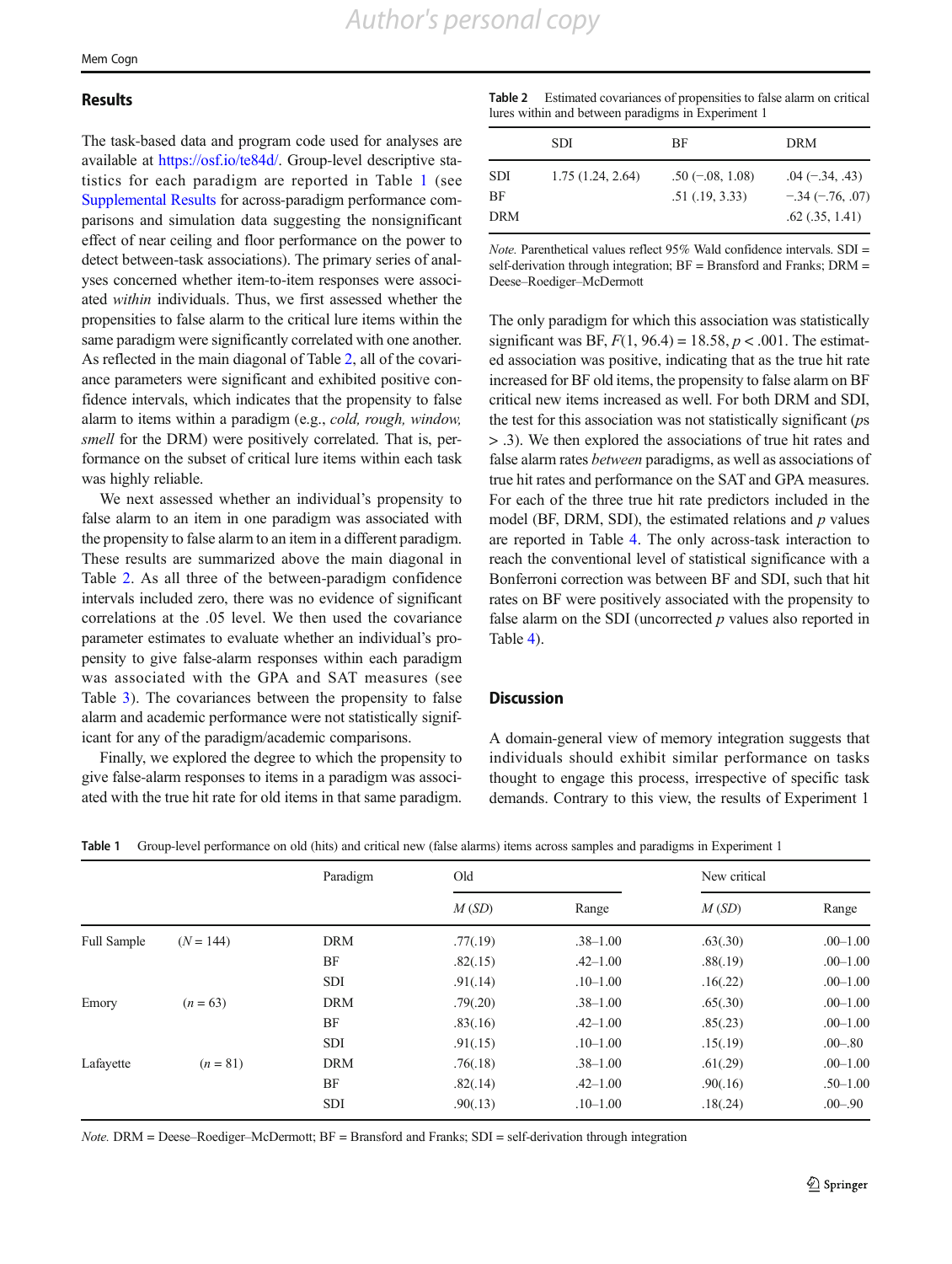<span id="page-9-0"></span>Table 3 Estimated covariances between propensities to false alarm on critical lures from each recognition paradigm with continuous measures of GPA and SAT in Experiment 1

|            | <b>GPA</b>               | SAT/ACT                 |
|------------|--------------------------|-------------------------|
| <b>SDI</b> | $-0.01$ ( $-1.2$ , 0.11) | $-28.97(-60.93, 2.99)$  |
| <b>BF</b>  | $-.06(-.19, 0.06)$       | $-23.58(-57.26, 10.10)$ |
| <b>DRM</b> | $-.03(-.12, 0.07)$       | $10.60(-14.33, 35.54)$  |

Note. Parenthetical values reflect 95% Wald confidence intervals. SDI = self-derivation through integration; BF = Bransford and Franks; DRM = Deese–Roediger–McDermott

indicate that an individual's propensity to false alarm to nonpresented yet related words (DRM), combined linguistic units (BF), and integrated facts (SDI) were not significantly associated. Nevertheless, the propensity to accurately remember studied linguistic units on the BF was associated with the propensity to incorrectly judge the novel integration facts on the BF and SDI as "old." Thus, although false-alarm behaviors were not directly associated across tasks, the processes engaged during encoding and/or retrieval of studied, linguistic items (BF) interacted with failures of the same participant to identify integrated sentences (BF and SDI) as novel.

Another major purpose of the present experiment was to test whether the reconstructive processes that these laboratory paradigms capture extend to measures of academic performance. Examination of within-subject relations between task behavior and academic measures revealed no association between the propensity to false alarm and SAT or GPA. Therefore, individual differences in the ability to judge the source of integrated information do not seem to be associated with more multifaceted cognitive outcomes.

So far, there is evidence for some commonality in processing between the BF and SDI paradigms (at least when itemspecific memory is included in the model). Hence, it is possible that this across-task association reflects a commonality in how to-be-integrated BF and SDI sentences were initially processed, which made subsequent monitoring of the integrated units more challenging. To shed further light on this issue, in Experiment 2 we further probed commonalities between these tasks when memory integration instead supported a mnemonic benefit, namely, derivation of new knowledge. This additional analysis is important for establishing whether the commonalities found here are common to all possible outcomes of memory integration, or unique to contexts in which it induces errors. Because the DRM relies on activation of concepts already established in long-term memory rather than newly learned information, it was not possible to adapt it into a true/false paradigm and was thus not employed in Experiment 2.

# Experiment 2

# Method

#### **Participants**

Participants were 151 adults (70 from Emory, 51 females; 81 from Lafayette, 55 females) recruited from the same subject pools and similarly compensated as in Experiment 1. No participant who had completed Experiment 1 was included in Experiment 2. The sample was mostly non-Hispanic ( $n = 57$ )

Table 4 Estimated relations of true hit rates with both propensities to false alarm (FA) to critical lures from other paradigms as well as with continuous measures of GPA and SAT in Experiment 1

| Paradigm   | Association with | Estimate | DF    | $t$ value | Unadjusted<br>$p$ value | Bonferroni-<br>adjusted<br>$p$ value |
|------------|------------------|----------|-------|-----------|-------------------------|--------------------------------------|
| BF         | DRM (FA)         | 1.30     | 132.1 | 1.75      | .08                     | .33                                  |
| (hits)     | SDI (FA)         | 3.07     | 165.7 | 2.98      | .003                    | .01                                  |
|            | <b>SAT</b>       | 51.05    | 2858  | .79       | .43                     | 1                                    |
|            | <b>GPA</b>       | .52      | 145.1 | 2.28      | .02                     | .10                                  |
| <b>DRM</b> | $BF$ ( $FA$ )    | 1.70     | 113.3 | 2.21      | .03                     | .12                                  |
| (hits)     | SDI (FA)         | .46      | 140.2 | .59       | .56                     |                                      |
|            | <b>SAT</b>       | $-10.56$ | 2858  | $-.21$    | .84                     |                                      |
|            | <b>GPA</b>       | .01      | 145.2 | .07       | .94                     |                                      |
| <b>SDI</b> | BF (FA)          | 1.52     | 76.61 | 1.65      | .10                     | .41                                  |
| (hits)     | $DRM$ (FA)       | 0.96     | 127.9 | 1.22      | .22                     | .89                                  |
|            | <b>SAT</b>       | 76.36    | 2858  | 1.11      | .27                     | $\mathbf{1}$                         |
|            | <b>GPA</b>       | .05      | 114.7 | .06       | .96                     |                                      |

Note. BF = Bransford and Franks; DRM = Deese–Roediger–McDermott; SDI = self-derivation through integration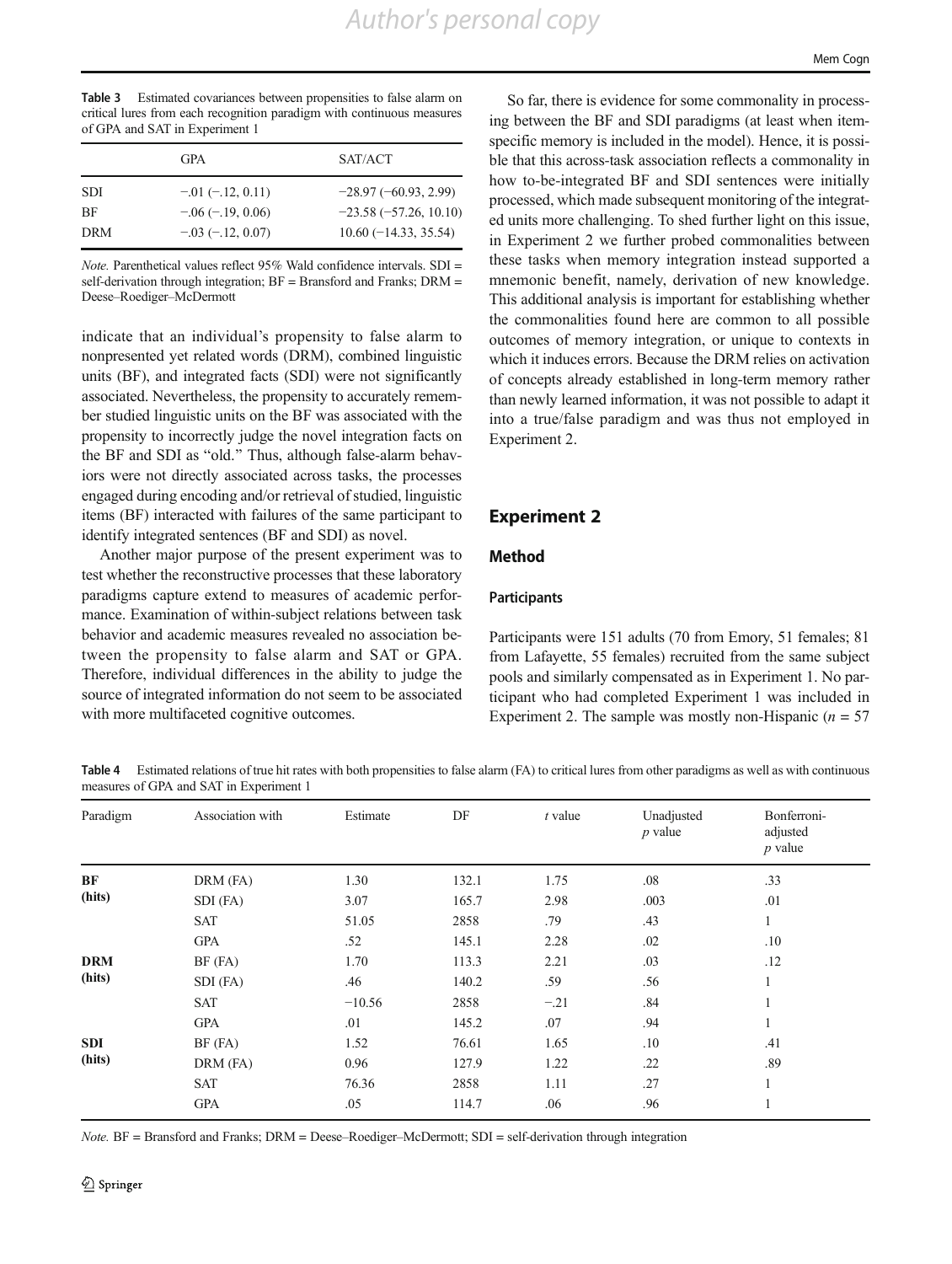and 73 at Emory and Lafayette, respectively) and White  $(n =$ 36 and 70 at Emory and Lafayette, respectively). See the Supplemental Materials for comparisons of participant characteristics across institutions.

#### Materials and procedure

Prior to data collection, all procedures were preregistered at AsPredicted [\(https://aspredicted.org/gw9zw.pdf](https://aspredicted.org/gw9zw.pdf)). Participants were tested individually on two tasks, variations of the BF and SDI paradigms from Experiment 1, but that framed mnemonic reconstruction as a positive outcome. Instead of an old/new judgment, participants were asked if the items were true or false in the sense of factual content. If participants were able to spontaneously construct integrative understandings by flexibly combining the information presented during study, they should be able to evaluate the accuracy of never-beforepresented but logically congruent statements. As in Experiment 1, individuals were instructed to read, respond to, and remember grammatical sentences and true factual statements (see Fig. [1](#page-6-0)b for complete instructions).

After providing informed consent, participants completed the tasks on an individual computer via a Qualtrics [\(2016\)](#page-16-0) questionnaire, which was structured like the one used in Experiment 1 (i.e., instruction timing, thank-you text following each portion, and demographic questions presented at the end). Unlike the study-test phase blocking employed in Experiment 1, to minimize ceiling effects, participants completed both study phases before completing the corresponding test phases (see Fig. [1b](#page-6-0) for a schematic overview). Participants completed a 5–10-minute language-comprehension filler task between the study and test phases. As in Experiment 1, paradigm order was randomized across participants. Moreover, within each phase (study/test) of each paradigm, the order of items was counterbalanced such that half the participants saw one pseudorandomized order and the other half saw its reverse. The materials and procedures for each paradigm are outlined below.

Modified Bransford and Franks paradigm (BF) The procedure and materials during study were identical to those employed in Experiment 1. However, during test, participants saw 32 sentences, none of which were presented during study. Half of those sentences were conceptually true and consisted of composites of sentences presented at study (one sentence each of one-unit, two-unit, three-unit, and four-unit lengths from each of the four conceptual ideas). Unlike Experiment 1, in which the critical, nonpresented four-unit sentences should be judged as "new" (The ants in the kitchen ate the sweet jelly which was on the table), here, the same sentences should be judged as "true." The false sentences shared the same structure in that they were created by combining components from the original four conceptual ideas, yet they combined units

across rather than within ideas. For example, at study participants encoded The hut was tiny (hut idea) and The old man was resting on the couch (man idea) and were later asked whether *The hut was old* was a true or false statement. This served an important control to ensure that participants were tracking the meaning of the sentences and not combining all information indiscriminately. No more than two units from the same concept, two true or false items, or two sentences of the same unit length were presented consecutively.

Modified self-derivation through memory integration paradigm (SDI) During study, participants read 100 total sentences, including the same 20 pairs of related "stem" facts from Experiment 1 and 60 additional stand-alone, nonintegrable distractor facts (e.g., Ethanol results in fewer greenhouse gas emissions than gasoline). Despite the additional facts, the encoding task, temporal spacing parameters, and counterbalancing criteria were identical to those in Experiment 1 (see Fig. [1](#page-6-0)b).

During test, participants were presented with 20 factual statements and asked to evaluate whether they were factually true or false (see Fig. [1](#page-6-0)b). Half of the statements were true, constructed through integration of pairs of previously presented stem facts (e.g., Apple seeds contain cyanide). The other half were also derived through integration of related stem facts; however, a key word was substituted with a term from a distractor sentence to create a conceptually plausible but false statement (e.g., Apple seeds contain ethanol), thus acting as a similar control as that employed in the BF true/false task. There were two versions of the test, with each integration sentence being presented in "true" and "false" form across the versions. No more than three true or false items were presented consecutively.

Academic measures The academic measures were the same as in Experiment 1. Because 34% of participants took the ACT, their scores were converted into the SAT equivalent.

#### Data analytic approach

The central question we sought to address was whether, within a single participant, responses to the same critical items from Experiment 1 were associated between paradigms and with measures of educational success when the judgment assessed was veracity of information (true/false) rather than the source of that understanding (old/new). We employed the same modeling strategy as in Experiment 1, jointly modeling the multivariate response consisting of the clustered responses to the critical true items conserved across experiments (four BF, 10 SDI) and the continuous measures of GPA and SAT, with the various dependences within each individual's suite of responses modeled with a unique  $16 \times 16$  covariance matrix. Importantly, the true items included were the same critical lure items modeled in Experiment 1, thereby enabling examination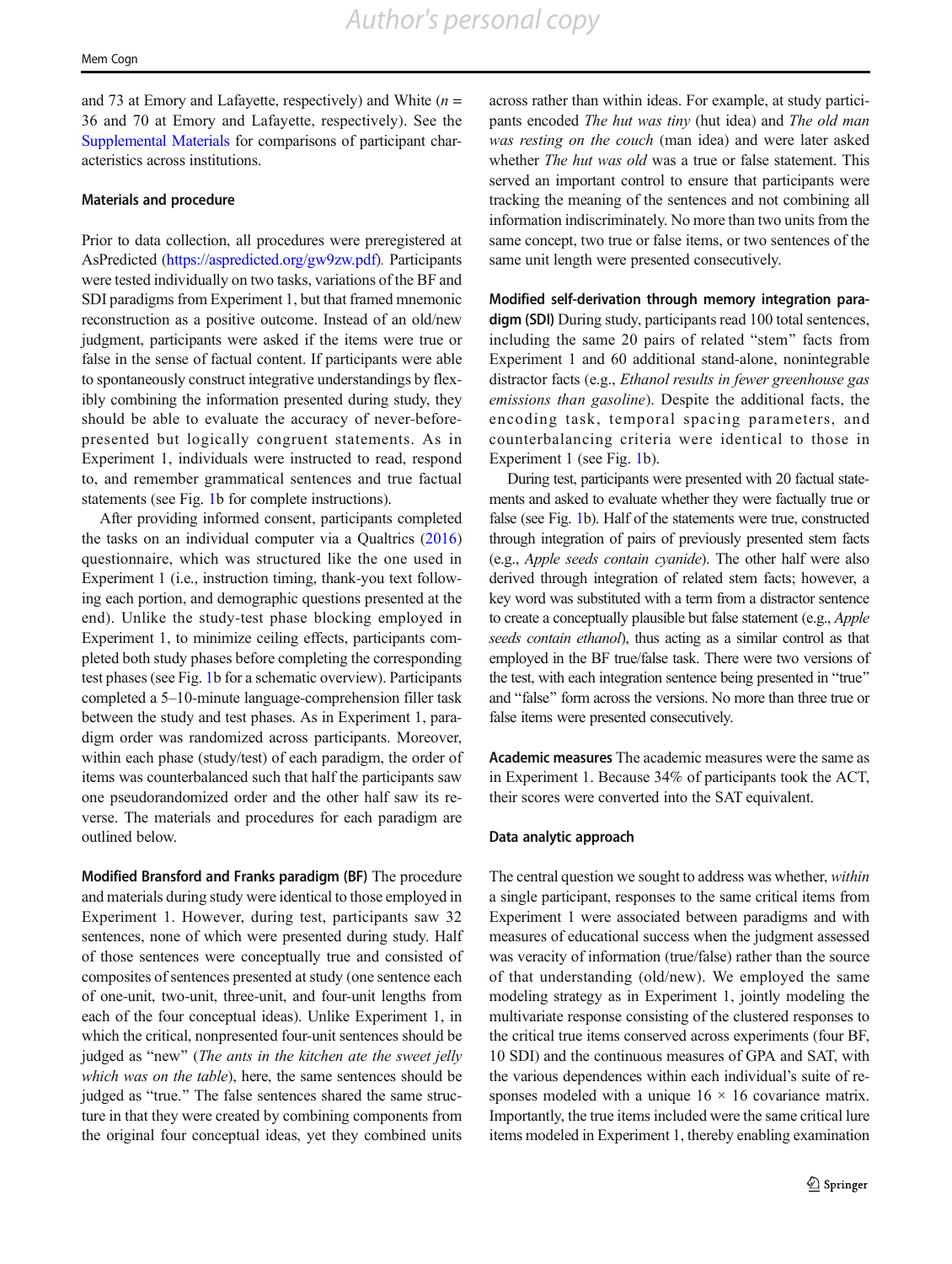of the opposing outcome on the same set of stimuli. Each response was also modeled as a function of undergraduate institution, counterbalancing order, task (i.e., BF, SDI, SAT, and GPA), and two interaction terms that differentially modeled the effect of propensities to correctly reject false items for the BF and SDI instruments by task type (constituting an analogous approach to the examination of hits in Experiment 1). Thus, the model implemented here provides a complementary test of the claim that a common integration process supports behavior across the BF and SDI tasks and that individual differences in these processes have implications for academic success.

## Results

The task-based data and program code used for analyses are available at <https://osf.io/te84d/>. Group-level descriptive statistics for each paradigm are reported in Table 5 (see Supplemental Results for between-paradigm performance comparisons), yet the key question concerns associations between tasks within individuals. Table 6 displays the associations for the propensities to correctly identify true premises within a paradigm (along the diagonal) and across paradigms (off the diagonal). The covariance parameters for within-task item associations were significant and exhibited positive confidence intervals, indicating that performance on one true item within a paradigm was positively related to the other true items within that task. We next assessed the main question of whether an individual's propensity to identify a true item in the SDI was associated with the propensity to identify a true item in the BF. As displayed above the diagonal in Table 6, there was no statistically significant across-paradigm association with respect to the propensity to correctly identify a sentence as true.

We next examined the covariance parameter estimates capturing associations between propensities to correctly identify true sentences on the different paradigms with the GPA and SAT measures (see Table 7). The covariance between the

Table 5 Group-level accuracy on true and false items across paradigms and samples in Experiment 2

|                    | Paradigm   | True     |              | False    |              |  |
|--------------------|------------|----------|--------------|----------|--------------|--|
|                    |            | M(SD)    | Range        | M(SD)    | Range        |  |
| <b>Full Sample</b> | BF         | .90(.10) | $.56 - 1.00$ | .83(.17) | $.19 - 1.00$ |  |
| $N = 151$          | <b>SDI</b> | .72(.19) | $.20 - 1.00$ | .73(.18) | $.20 - 1.00$ |  |
| Emory              | ВF         | .92(.10) | $.56 - 1.00$ | .85(.16) | $.30 - 1.00$ |  |
| $n = 70$           | <b>SDI</b> | .76(.19) | $.20 - 1.00$ | .76(.17) | $.30 - 1.00$ |  |
| Lafayette          | BF         | .89(.11) | $.56 - 1.00$ | .81(.18) | $.25 - 1.00$ |  |
| $n = 81$           | <b>SDI</b> | .68(.19) | $.20 - 1.00$ | .70(.18) | $.20 - 1.00$ |  |

 $Note. BF = Bransford and Franks; SDI = self-derivation through$ integration

Table 6 Estimated covariances of propensities to correctly identify true integration facts between paradigms in Experiment 2

|     | <b>SDI</b>   | BF                  |
|-----|--------------|---------------------|
| SDI | .45(.29,.81) | $.26(-.14, .66)$    |
| ВF  |              | $.69$ $(.24, 6.48)$ |

Note. Parenthetical values reflect 95% Wald confidence intervals. Note.  $SDI = self-derivation$  through integration;  $BF =$  Bransford and Franks

propensity to correctly identify true statements and SAT was significant for the SDI paradigm, but not for BF. The covariances of the propensity to correctly identify true statements with GPA were not significant for either paradigm.

We also assessed the degree to which the propensity to correctly identity true sentences within a paradigm was associated with the rate at which an individual correctly rejected false sentences within the same paradigm. This association was only statistically significant for BF,  $F(1, 75.54) = 7.24$ ,  $p = .009$ , and the estimated relationship was positive, indicating that as the rate at which an individual correctly rejected false sentences increased, the propensity to correctly identify true sentences also increased. Finally, we explored the association of the rate at which individuals correctly rejected false sentences with the rate at which they correctly identified true sentences between paradigms, as well as with performance on the SAT and GPA measures. As depicted in Table [8](#page-12-0), the only such interaction to reach the conventional level of statistical significance was between SDI and SAT, such that correctly rejecting false integration sentences on the SDI was positively associated with performance on the SAT. A marginal relation was also observed between BF and SDI, such that correctly rejecting false sentences on the BF was positively associated with identifying true sentences on the SDI (unadjusted  $p$  value  $= .06$ ).

#### **Discussion**

The present experiment investigated whether individuals exhibit similar performance on mnemonic tasks that frame the products of memory integration as a positive consequence, in this case, as the derivation of novel yet true semantic concepts. A significant positive association was observed between

Table 7 Estimated covariances between propensities to correctly identify true integration facts from the two paradigms and continuous measures of GPA and SAT in Experiment 2

|     | <b>GPA</b>       | <b>SAT</b>              |
|-----|------------------|-------------------------|
| SDI | $.05(-.03, .13)$ | 29.02 (11.58, 46.46)    |
| ВF  | $.03(-.15, .22)$ | $23.86 (-21.58, 69.31)$ |

Note. Parenthetical values reflect 95% Wald confidence intervals. Note.  $SDI = self-derivation through integration; BF = Bransford and Franks$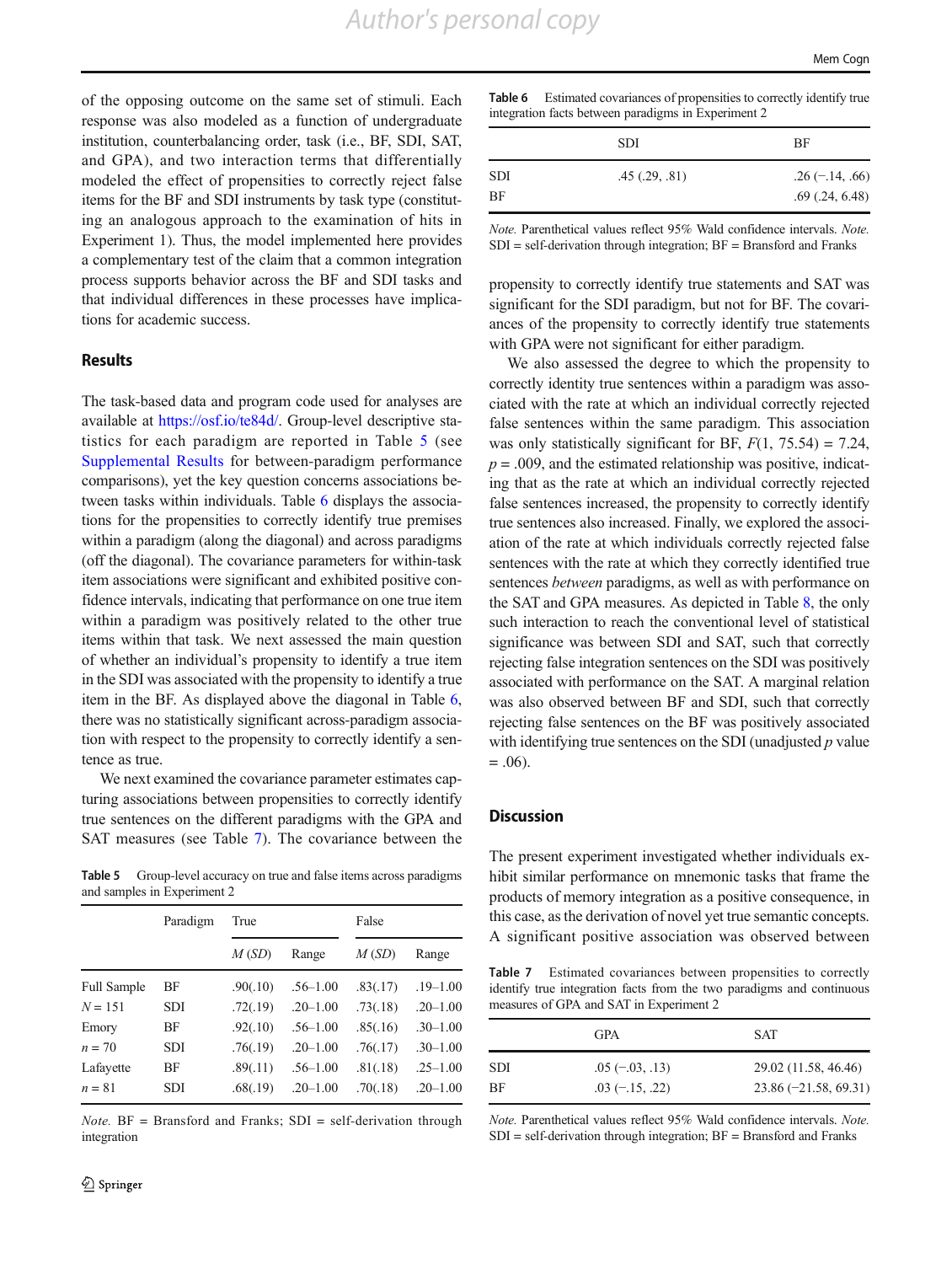| Paradigm                 | Association with | Estimate | DF    | $t$ value | Unadjusted<br>$p$ value | Bonferroni-<br>adjusted<br>$p$ value |
|--------------------------|------------------|----------|-------|-----------|-------------------------|--------------------------------------|
| BF (correct rejections)  | SDI (true items) | .90      | 128.4 | 1.87      | .06                     | .19                                  |
|                          | SAT              | $-16.85$ | 2402  | $-.30$    | .76                     |                                      |
|                          | <b>GPA</b>       | $-.24$   | 159.6 | $-1.01$   | .31                     | .94                                  |
| SDI (correct rejections) | BF (true items)  | .62      | 124.8 | .56       | .58                     |                                      |
|                          | <b>SAT</b>       | 177.02   | 2402  | 3.24      | .001                    | .004                                 |
|                          | <b>GPA</b>       | .30      | 160.8 | 1.33      | .19                     | .56                                  |

<span id="page-12-0"></span>Table 8 Estimated relations of correct rejections of false items with both propensities to correctly identify true items from other paradigms as well as with continuous measures of GPA and SAT in Experiment 2

Note. Parenthetical values reflect 95% Wald confidence intervals Note. SDI = self-derivation through integration; BF = Bransford and Franks

accurate identification of the true BF items and correct rejection of false BF items. The results of Experiment 2 also provided marginal evidence for within-person associations between items that required judgement of the veracity of integrated linguistic units (BF) and integrated factual statements (SDI), such that the propensity to reject false BF sentences was positively associated with the propensity to adopt true SDI sentences. However, caution must be exerted in interpreting this finding given that it only held when corrections for multiple comparisons were not applied. Finally, a higher propensity to successfully identify true integration facts and to correctly reject false integration facts on the SDI was positively related to SAT performance. Conversely, no association was found between the BF and SAT nor between either paradigm and GPA.

# General discussion

In two experiments, we evaluated the prevailing proposal that a domain-general memory integration process may lead to false recognition and productive knowledge extension (e.g., Marsh et al., [2016;](#page-15-0) Schlichting & Preston, [2015](#page-16-0)). When we examined the propensity to inaccurately judge the source (Experiment 1) and to accurately judge the veracity (Experiment 2) of self-constructed words (DRM), linguistic units (BF), or factual statements (SDI), there was no evidence for across-task associations. However, when we additionally examined the interaction between performance on old versus new items (Experiment 1) and true versus false items (Experiment 2), between-task associations emerged between the BF and SDI (though this association failed to reach the conventional level of significance in Experiment 2). Furthermore, individual differences in the laboratory-based, factual self-derivation task (SDI) generalized to real-world academic success, such that those who better judged the novel, integration facts as "true" and "false" in Experiment 2 had higher SAT scores. In the discussion to follow, we consider the unique and distinct processes that lead to performance within and across mnemonic paradigms, as well as the implications for our understanding of the processes that apply to success in academic endeavors.

The current research takes an important step toward furthering our understanding of the process(es) that underlie the productive extension and erroneous by-products of a reconstructive memory system. A maximally adaptive memory system exhibits domain-general properties that enable individuals to solve novel problems across a range of domains (Chiappe & MacDonald, [2005](#page-15-0)). Yet this adaptive quality may also make us prone to errors, particularly when we spontaneously derive novel inferences without awareness that these conceptions were not directly experienced (Marsh et al., [2016](#page-15-0)). In Experiment 1, the only between-task association emerged once memory for directly encoded items was modeled in conjunction with the propensities to false alarm to the critical lures. Specifically, the propensity to correctly judge previously studied linguistic sentences as "old" on the BF was related to the propensity to incorrectly judge both within-task novel linguistic sentences (BF) and between-task novel integration facts (SDI) as "old." Thus, individuals who correctly recognized studied items on the BF task were the same individuals who incorrectly judged critical new items as "old" on both the BF and SDI tasks. It is important to emphasize that this negative hit/false alarm association on BF is in the opposite direction as that previously documented for the DRM (Roediger, Watson, et al., [2001](#page-16-0)). The negative hit/false alarm association sometimes observed in the DRM is thought to reflect monitoring processes engaged during retrieval, such that external features of experience that accompany retrieval of previously studied items supports rejection of internally generated lure items that lack this component. However, given the opposite pattern of association between BF hits and BF/ SDI false alarms here, it is unlikely that this finding reflects the same type of source-monitoring/reality-monitoring typically attributed to the DRM task (e.g., Johnson, Hashtroudi, & Lindsay, [1993\)](#page-15-0). Instead, it is possible that individuals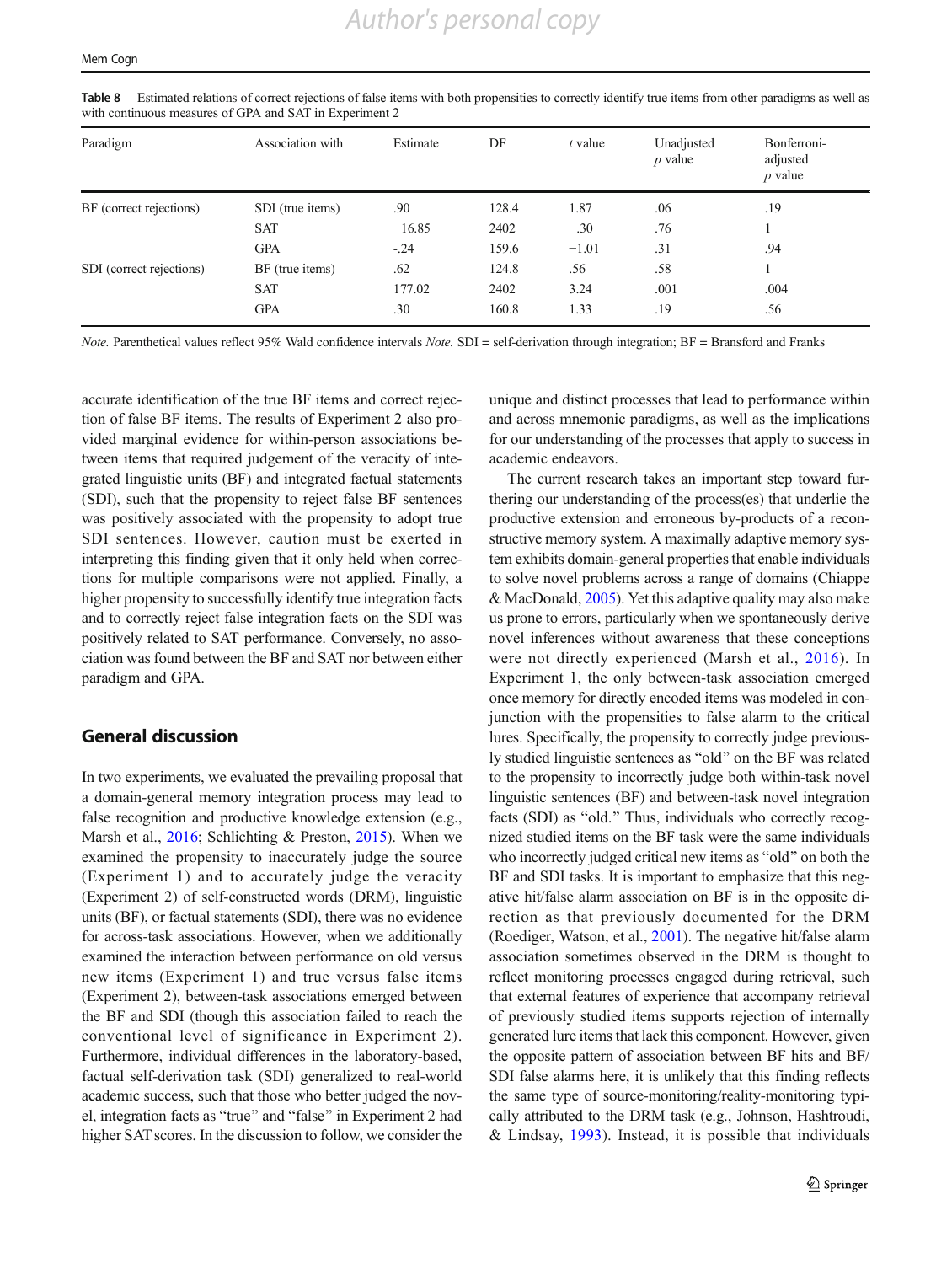*Author's personal copy*

spontaneously integrated the BF sentences into wholistic semantic ideas at the time of initial encoding. Thus, when it came time to engage in source or reality monitoring during the recognition test, robust memory for the individual traces made it more difficult to reject semantically consonant (but never presented) sentences as "new."

The suggestion that individuals who exhibited less accurate performance on the critical new items in BF and SDI in Experiment 1 were more likely to have spontaneously integrated at the time of encoding is consistent with findings from Bransford and Franks [\(1971\)](#page-15-0). In the original study, individuals were most confident of "recognizing" novel sentences that contained more recombined studied units (the four-unit critical lures employed here) relative to fewer units (three-unit, two-unit, and one-unit sentences). This suggests that a spontaneously engaged integration process may drive this reconstructive error. False alarms to conjunction items (i.e., the wholistic linguistic units in the BF and integration facts in the SDI) can thus be considered an interference effect, in which the recombination of previously presented stimulus components makes it difficult to source the discrete units that originally contained them (Reinitz & Hannigan, [2004](#page-16-0)). Moreover, because the ability to link separate yet related information requires comprehension of the individual units, it is logical that better memory for the individual premises (i.e., hits to old BF items) would be associated with incorrectly judging novel yet integrated sentences as previously learned (on both the BF and SDI). Furthermore, this across-task association was likely specific to old items on the BF (rather than the SDI) because encoding in this task involved exposure to six individual sentences within each linguistic component (as opposed to only two from a pair in the SDI), making it inherently more difficult to maintain the unique features of these individual sentences and link them all together to construct the logically consistent, wholistic four-unit idea. Consistent with this interpretation, at the group level, the BF paradigm elicited fewer hits relative to the SDI paradigm. Hence, it is plausible that the same integrative encoding mechanism resulted in false alarms on the BF and SDI tasks, but that hits to BF items simply provided a more sensitive measure of this integration process due to its more difficult nature—individuals who integrated across the overlapping premises were also more likely to retain precise memories for the six individually experienced units.

The pattern of associations (and lack thereof) among tasks in Experiment 1 builds upon and extends our understanding of the cognitive processes engaged during related learning episodes. Recent evidence has suggested that variability in the capacity to self-derive new knowledge through memory integration is positively associated with working memory capacity (Varga, Esposito, & Bauer, [2019\)](#page-16-0). Likewise, in a memory conjunction paradigm analogous to the BF linguistic task in which individuals studied sequentially presented words (stargaze, catfish) and were then tested for false recognition of the recombined units (starfish), errors were substantially reduced when working memory was blocked (Reinitz & Hannigan, [2004\)](#page-16-0). This parallel pattern of prior results, coupled with the between-task BF/SDI association evidenced in the present research, provides further support for the idea that working memory underlies the construction of an integrated, composite representation during initial learning. Conversely, high working memory spans do not influence false recall of critical words in the DRM paradigm under incidental learning conditions (Watson, Bunting, Poole, & Conway, [2005\)](#page-16-0). Therefore, the noticeable absence of an association between the BF and SDI paradigms with the DRM is consistent with the proposed role of working memory in supporting the construction of integrated memory representations. Furthermore, unlike the BF and SDI paradigms, which capture the construction of novel links among concepts, the DRM relies on the activation of a nonpresented word based on preexisting semantic knowledge. This suggests that whereas the BF and SDI require one to actively maintain and flexibly represent the unique and overlapping aspects of related sentences in memory (see Schlichting, Mumford, & Preston, [2015](#page-16-0), for corroborating evidence from a comparable memory integration paradigm), the DRM relies on activation of relational links already formed in long-term memory.

Examining whether a domain-general memory integration process produces positive and negative consequences required paradigms that could be adapted to elicit errors in determining the source of integrated traces as well as accurate recognition of logically consistent inferences. Because prior exposure to the positive or negative task demand would have compromised our measure of the opposing outcome, it was necessary to test the different mnemonic outcomes in distinct samples. Thus, in Experiment 2, different individuals were exposed to the same related linguistic units (BF) and factual statements (SDI) that elicited false recognition in Experiment 1. When asked to judge the truth of novel, integrated sentences (Experiment 2), rather than whether it was old or new (Experiment 1), we observed high levels of accuracy in identifying sentences that were logically consistent (true) as well as inconsistent (false) with previously learned information. Indeed, the lowest average accuracy for any item category (true vs. false) was 72% correct. This pattern of results indicates that, under mirrored encoding conditions that utilized the same study and critical sentences, the spontaneous linkage of related information further supports the acquisition of novel, true wholistic conceptualizations. Importantly, although performance was high, our supplemental simulation data suggested that it did not interfere with our ability to detect between-task associations.

Similar to the false recognition versions of the BF and SDI paradigms employed in Experiment 1, there was marginal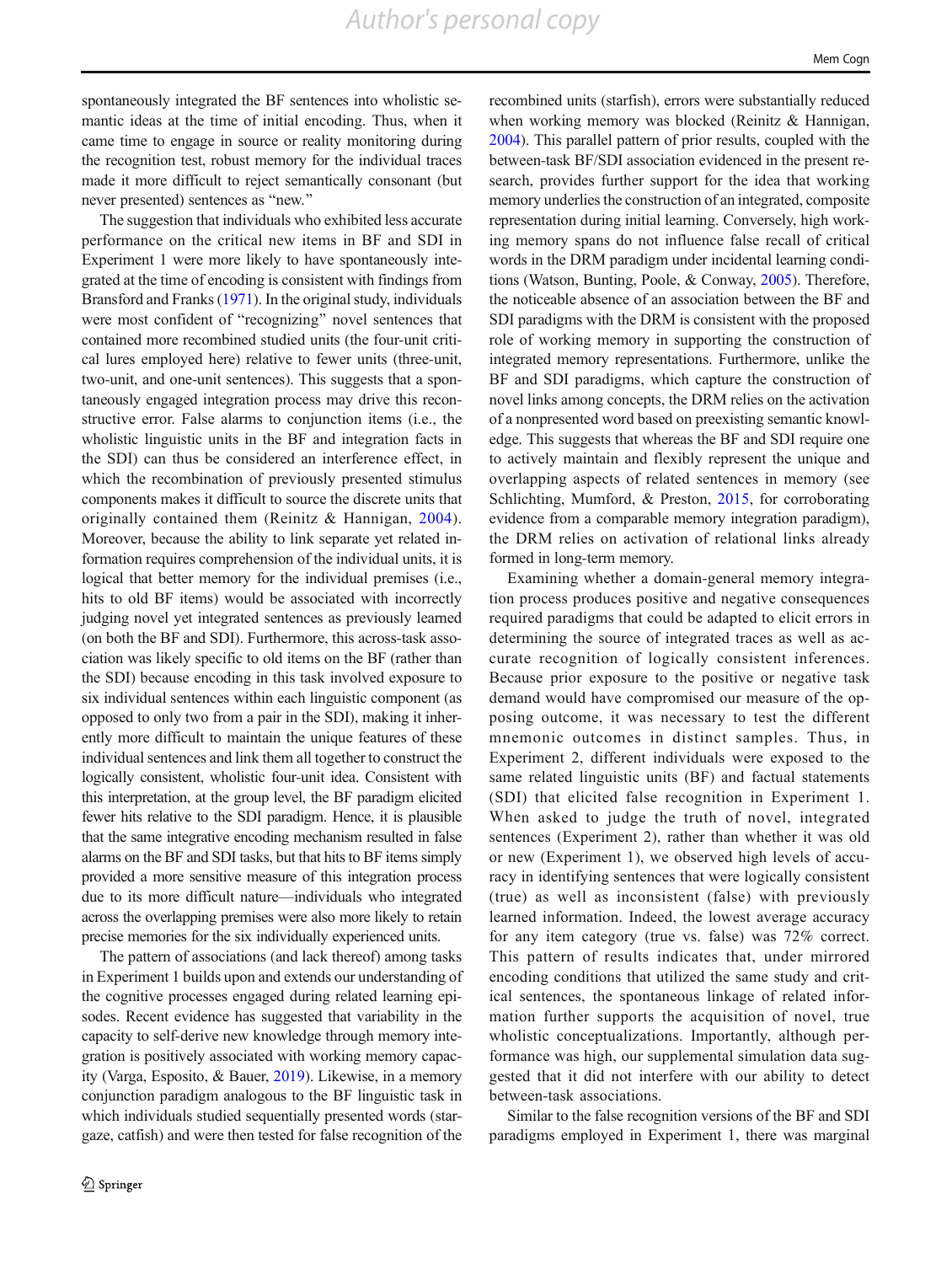evidence for a between-task association in the true/false versions implemented in Experiment 2. Specifically, the propensity to reject false BF sentences was positively associated with the propensity to identify true BF and true SDI sentences. Importantly, when judging the incorrect sentence that The hut was old in the BF task, it was not sufficient to rely solely on familiarity of the individual items because each false statement contained elements presented during learning: The hut was tiny and The old man was resting on the couch. Hence, indiscriminate combination of nonrelated concepts or reliance on familiarity-based responding would have led to errors on the false (but not true) items in this task, which could account for the null relation observed between the BF and SDI when true items were examined alone. Moreover, like Experiment 1, because the false items on the BF task were drawn from a relatively small set of conceptual units (i.e., the same four overarching concepts were recombined across all test items), accuracy on false items perhaps provided a more sensitive measure of one's capacity to encode, comprehend, and retrieve directly learned premises (at least relative to the SDI false items which were drawn from a pool of 20 different concepts that were more distinct and potentially less confusable). Thus, a greater propensity to reject false BF sentences should have implications for one's ability to demonstrate knowledge of true sentences abstracted through combination of individually related units (BF and SDI true items).

Taken together, the finding that no across-task associations were evident when critical items were examined alone rather than in conjunction with performance on directly experienced items is potentially revealing of the nature of the commonality between the SDI and BFI tasks. One possible explanation is that, in the absence of "old" (studied) or "false" (indiscriminately integrated sentences) items capable of capturing the strength of one's memory precision for directly acquired items, that responding to the conjunction items alone does not adequately capture the integration processes invoked at encoding. As noted above, false alarms (Experiment 1) and identification of true integrated ideas (Experiment 2) may be accomplished through applying an indiscriminate, familiaritybased strategy during the test phase. As such, information regarding how one's veridical memory for individual premises interacts with one's judgement of the productive extension of that information provides additional sensitivity to detect subtle mnemonic processes engaged during learning that later support subsequent test-phase responses. The importance of considering both item-specific and relational processing is further supported by simulation data which indicated that power to detect between-task associations was unlikely to be affected by measurement limitations, suggesting that the null associations among critical items were not simply due to the lower number of items sampled. Therefore, we suggest that by modeling memory for item-specific information, we were able to capture one's propensity to spontaneously integrate related

premises during learning (at least on the BF and SDI), which similarly influenced positive and negative task judgments of those conjunction items across both experiments.

A final aim of the present research was to determine whether the reconstructive processes engaged across the false recognition (Experiment 1) and/or productive knowledge extension paradigms (Experiment 2) generalized beyond the laboratory to apply to academic behaviors. The only task that was associated with academic success was the factual selfderivation task (SDI), only when the consequence of memory integration resulted in a positive outcome (Experiment 2), and only with the standardized aptitude measure. That is, individuals who better judged the veracity of integrated, factual content derived in Experiment 2 performed better on the SAT. Notably, because evaluation standards often vary between individual classes (and institutions), our ability to observe significant associations between tasks and GPA may have been limited. Given that explicit self-derivation of integrated knowledge has been shown to be related to concurrent academic success in children (Esposito & Bauer, [2017\)](#page-15-0) as well as to longitudinal academic success in children and adults (Varga et al., [2019\)](#page-16-0), it is not surprising that recognition of logically consistent and inconsistent factual premises as measured here would confer similar benefits for academic success. Yet when individuals were exposed to the same to-be-integrated SDI facts and were instead asked to monitor the old/new status of the content rather than the conceptual meaning, no relation to academic success was observed. This finding suggests that the end-product of memory integration, and not the mnemonic processes that support memory integration alone, jointly contribute to predictions of academic success. The null correlations between academic performance with the BF and DRM further supports the proposal that the predictive utility of memory integration is specific to contexts in which the byproduct of this learning ability persists in memory over the long term. Indeed, knowledge newly derived through integration exhibits high retention over 1-week periods in both children (Varga & Bauer, [2013;](#page-16-0) Varga, Stewart, & Bauer, [2016](#page-16-0)) and adults (Varga & Bauer, [2017b](#page-16-0)).

In summary, the present research employed an individual difference approach to evaluate whether a common integration process supports mnemonic feats and fallacies (e.g., Marsh et al., [2016;](#page-15-0) Schlichting & Preston, [2015\)](#page-16-0). Critically, when individual differences are typically examined, betweensubject associations constitute the modal approach, thereby limiting evaluation of whether the correlates and component processes of reconstructive memory are true for each and every individual (Kanning, Ebner-Priemer, & Schlicht, [2013\)](#page-15-0). Through capturing variability in item-to-item responding within and among several validated reconstructive memory tasks for each person (and across two separate institutions), we provide a strong test of whether a domain-general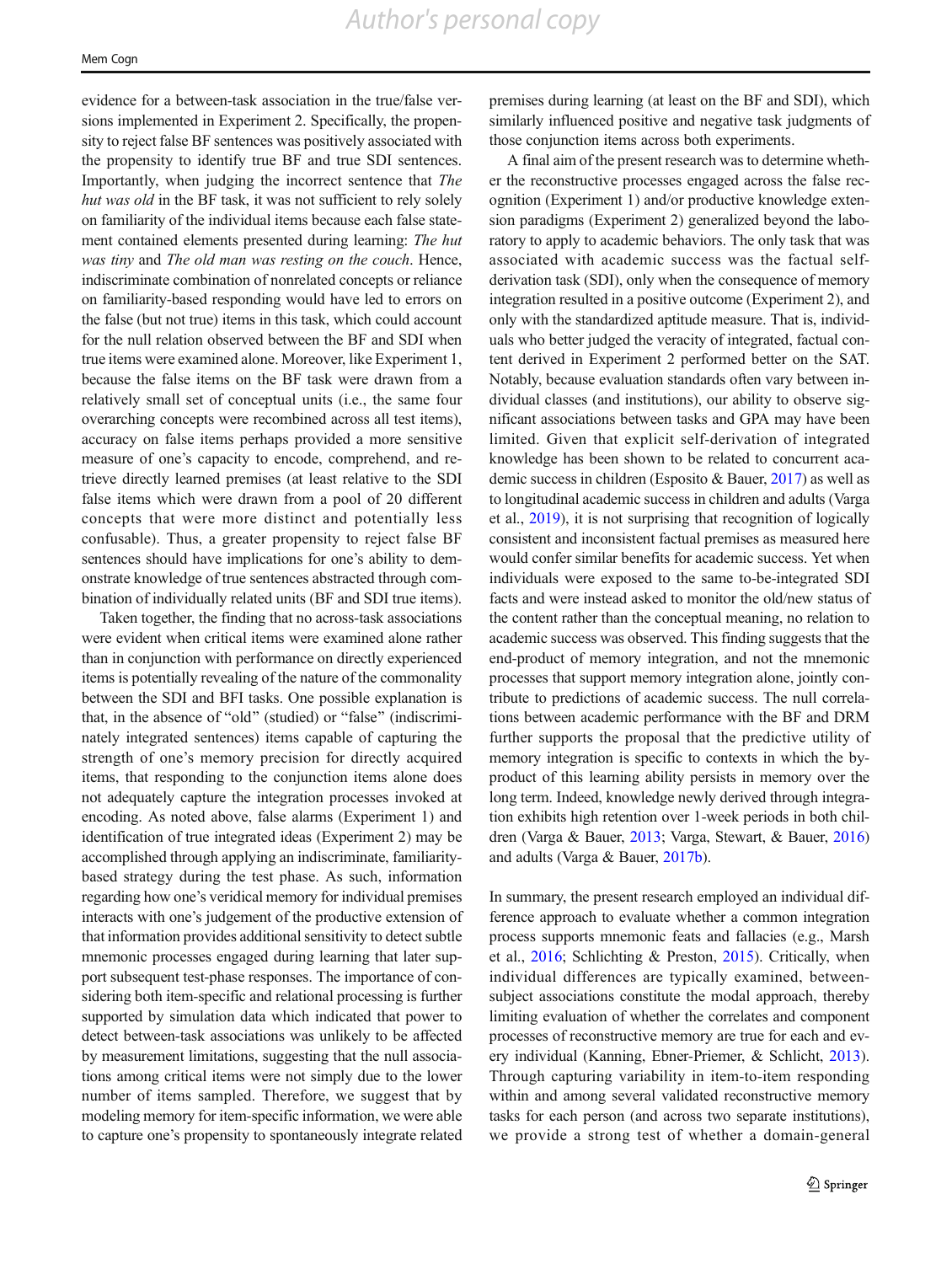<span id="page-15-0"></span>mechanism was engaged in different tasks. We found that a greater propensity to correctly recognize directly experienced items (Experiment 1) and to reject combinations of items from unrelated units (Experiment 2) on the BF task was associated with a greater propensity to false alarm to (Experiment 1) and accurately identify (Experiment 2) logically consistent yet nonpresented premises on the BF and SDI tasks. Moreover, we found that performance on the factual knowledge integration task (SDI) generalized to academic success when the outcome of integration was framed as a positive consequence that emphasized the semantic meaning rather than source of that knowledge. This finding is important because it suggests, at least with respect to the factual integration task, that the products that result from memory integration have implications for educational success, whereas, metamemory for how that integrated information was acquired is less critical to academic performance. Hence, the integration process engaged during tasks that require spontaneous linkage of several separate yet related premises appears to result in both negative and positive consequences. At the same time, the finding that cross-task similarities were unique to tasks that required integration of novel premises but not long-standing semantic associations suggests that reconstructive processes are also influenced by specific task demands (i.e., formation of integrated representations online vs. retrieval of previously integrated information). Nevertheless, methodological constraints precluded examining both the positive and negative outcomes within the same individual, or equating the materials employed across tasks (number of items, item difficulty/content, etc.). Thus, future research should further explore whether different collections of seemingly related tasks, such as those that similarly define integration as a positive outcome but employ arbitrary versus meaningful units, rely on the same underlying domain-general cognitive processes.

Acknowledgements This research was partially supported by funding from NIH HD67359. The authors extend their sincere appreciation to Patricia J. Bauer for helpful discussions, valuable feedback, and ongoing support throughout the completion of this work. The authors also thank Allison McHayle and Zeyu Xue for collecting data at Lafayette College, as well as Veronica Morgan for assistance with obtaining academic records at Emory University. Finally, the authors extend their appreciation to all the individuals who participated in the research, without whom this work would not have been possible.

Publisher's Note Springer Nature remains neutral with regard to jurisdictional claims in published maps and institutional affiliations.

# References

- Alnosaier, W. S. (2007). Kenward-Roger approximate F test for fixed effects in mixed linear models. Unpublished doctoral thesis, Oregon State University, Corvallis, Oregon.
- Bartlett, F. C. (1932). Remembering: An experimental and social study. Cambridge: Cambridge University Press.
- Bauer, P. J., & Jackson, F. L. (2015). Semantic elaboration: ERPs reveal rapid transition from novel to known. Journal of Experimental Psychology: Learning, Memory, and Cognition, 41(1), 271–282. doi:<https://doi.org/10.1037/a0037405>
- Bauer, P. J., & Varga, N. L. (2017). Similarity and deviation in event segmentation and memory integration: Commentary on Richmond, Gold, & Zacks, Journal of Applied Research in Memory and Cognition, 6(2), 124-128.
- Brainerd, C. J., & Reyna, V. F. (1998). When things that were never experienced are easier to "remember" than things that were. Psychological Science, 9(6), 484–489.
- Bransford, J. D., & Franks, J. J. (1971). The abstraction of linguistic ideas. Cognitive Psychology, 2, 331–350.
- Chiappe, D., & MacDonald, K. (2005). The evolution of domain-general mechanisms in intelligence and learning. The Journal of General Psychology, 132(1), 5–40.
- College Board Research. (2009). ACT and SAT concordance tables (Office of Research and Development Research Notes, RN-40). Retrieved from [https://research.collegeboard.org/sites/default/files/publications/2012/7/](https://research.collegeboard.org/sites/default/files/publications/2012/7/researchnote-2009-40-act-sat-concordance-tables.pdf) [researchnote-2009-40-act-sat-concordance-tables.pdf](https://research.collegeboard.org/sites/default/files/publications/2012/7/researchnote-2009-40-act-sat-concordance-tables.pdf)
- Deese, J. (1959). On the prediction of occurrence of particular verbal intrusions in immediate recall. Journal of Experimental Psychology, 58, 17–22.
- Esposito, A. G., & Bauer, P. J. (2017). Going beyond the lesson: Selfgenerating new factual knowledge in the classroom. Journal of Experimental Child Psychology, 153, 110–125.
- Gallo, D. A. (2010). False memories and fantastic beliefs: 15 years of the DRM illusion. Memory & Cognition, 38(7), 833-848.
- Johnson, M. K., Hashtroudi, S., & Lindsay, D. S. (1993). Source monitoring. Psychological Bulletin, 114, 3–28.
- Kanning, M. K., Ebner-Priemer, U. W., & Schlicht, W. M. (2013). How to investigate within-subject associations between physical activity and momentary affective states in everyday life: A position statement based on a literature overview. Frontiers in Psychology, 4(187), 1–16. doi:<https://doi.org/10.3389/fpsyg.2013.00187>
- Kenward, M. G., & Roger, J. H. (1997). Small sample inference for fixed effects from restricted maximum likelihood. Biometrics, 53, 983– 997.
- Kumaran, D., & McClelland, J. L. (2012). Generalization through the recurrent interaction of episodic memories: A model of the hippocampal system. Psychological Review, 119(3), 573–616.
- Kumaran, D., Summerfield, J. J., Hassabis, D., & Maguire, E. A. (2009). Tracking the emergence of conceptual knowledge during human decision making. Neuron, 63, 889–901. doi:[https://doi.org/10.](https://doi.org/10.1016/j.neuron.2009.07.030) [1016/j.neuron.2009.07.030](https://doi.org/10.1016/j.neuron.2009.07.030)
- Marsh, E. J., Cantor, A. D., & Brashier, N. M. (2016). Believing that humans swallow spiders in their sleep: False beliefs as side effects of the processes that support accurate knowledge. In B Ross (Ed.), Psychology of learning and motivation Vol. 64, pp. 93–132). Cambridge: Academic Press.
- McClelland, J. L., McNaughton, B. L., & O'Reilly, R. C. (1995). Why there are complementary learning systems in the hippocampus and neocortex: Insights from the successes and failures of connectionist models of learning and memory. Psychological Review, 102(3), 419–457.
- McClelland, J. L., & Rumelhart, D. E. (1985). Distributed memory and the representation of general and specific information. Journal of Experimental Psychology: General, 114(2), 159–188.
- Meade, M. L., Watson, J. M., Balota, D. A., & Roediger, H. L., III. (2007). The roles of spreading activation and retrieval mode in producing false recognition in the DRM paradigm. Journal of Memory and Language, 56(3), 305–320.
- O'Reilly, R. C., & Rudy, J. W. (2001). Conjunctive representations in learning and memory: Principles of cortical and hippocampal function. Psychological Review, 108(2), 311–345.